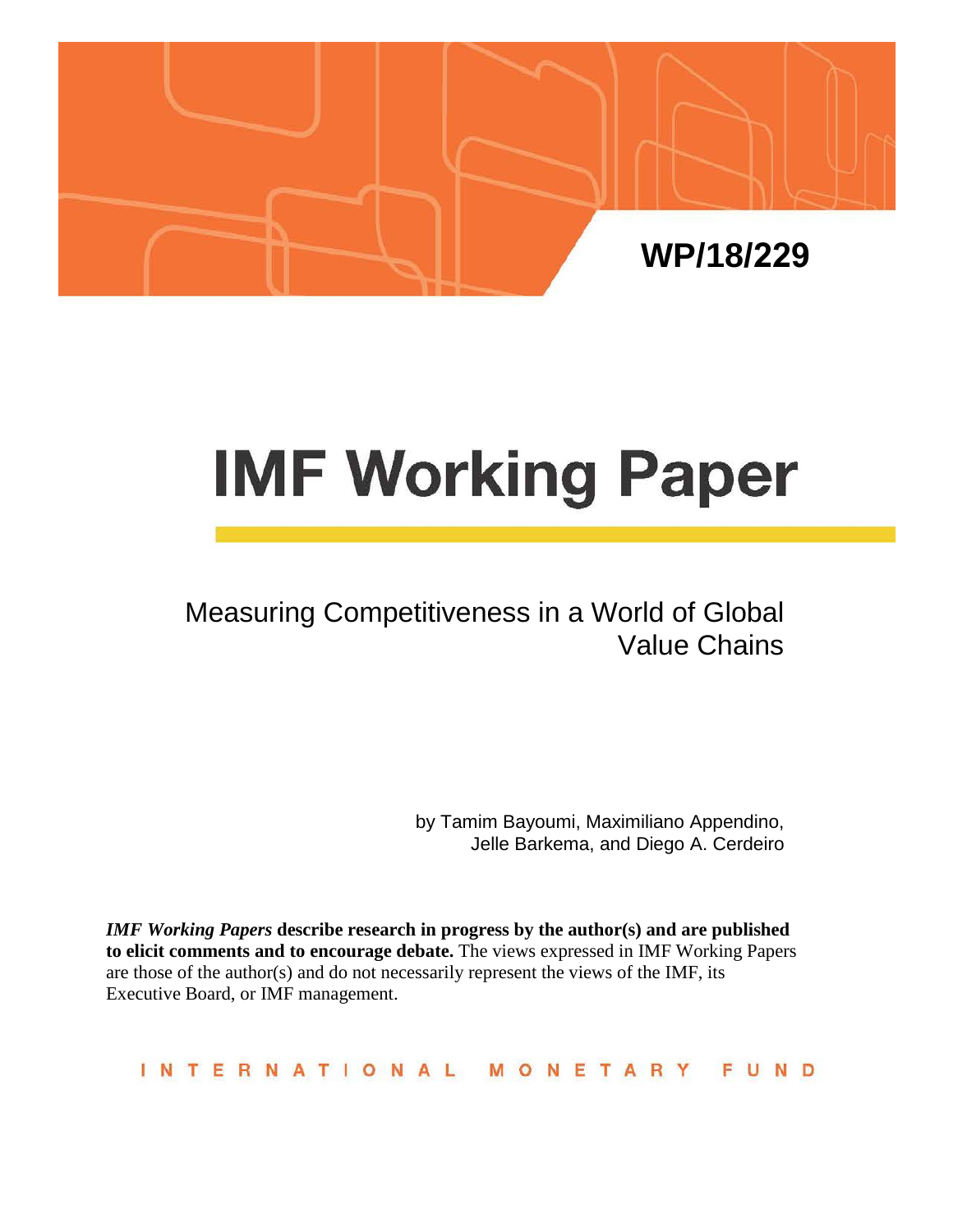#### **IMF Working Paper**

Strategy, Policy, and Review Department

#### **Measuring Competitiveness in a World of Global Value Chains**

**Prepared by Tamim Bayoumi, Maximiliano Appendino, Jelle Barkema, and Diego A. Cerdeiro[1](#page-1-0)**

Authorized for distribution by Martin Mühleisen

November 2018

*IMF Working Papers* **describe research in progress by the author(s) and are published to elicit comments and to encourage debate.** The views expressed in IMF Working Papers are those of the author(s) and do not necessarily represent the views of the IMF, its Executive Board, or IMF management.

#### **Abstract**

The fragmentation of production across borders coming from global value chains has resulted in a dramatic increase in trade integration over the last two decades. Conventional competitiveness measures, however, assume that only final products cross borders. This paper argues that, as a result, conventional effective exchange rate calculations underestimate the global nature of competitiveness: too much weight is placed on neighboring countries that belong to the same regional supply chain and too little weight on more distant countries that absorb final goods. We also argue that the nature of the exchange rate regimes across the major currencies, in particular the fact that the dollar has tended to move in close tandem with the renminbi but opposite to the euro, has made it difficult to identify these effects on competitiveness measures in the data. As all major currencies move to greater flexibility, assessments of their relative roles in competitiveness calculations will become more important.

JEL Classification Numbers: F15, F17, F62

Keywords: Global value chains, International competitiveness, Trade openness

Author's E-Mail Address: [TBayoumi@imf.org;](mailto:TBayoumi@imf.org) [MAppendino@imf.org;](mailto:MAppendino@imf.org) [JBarkema@imf.org;](mailto:JBarkema@imf.org) [DCerdeiro@imf.org](mailto:DCerdeiro@imf.org)

<span id="page-1-0"></span> $1$  The authors would like to thank JaeBin Ahn, Malik Bani Hani, Rudolfs Bems, Jack Chen, Sean Craig, Luis Cubbedu, Alfredo Cuevas, James Daniel, Sergei Dodzin, Niels-Jakob Hansen, Artak Harutyunyan, Martin Kaufman, Julie Kozack, Kwangwon Lee, Nan Li, Marco Marini, Jonathan Ostry, Gabriel Quiros, Pau Rabanal, Faezeh Raei, Christoph Rosenberg and Camilo Tovar for helpful comments and suggestions. We are especially grateful to Rudolfs Bems for sharing the effective exchange rate weights developed in Bems and Johnson (2015).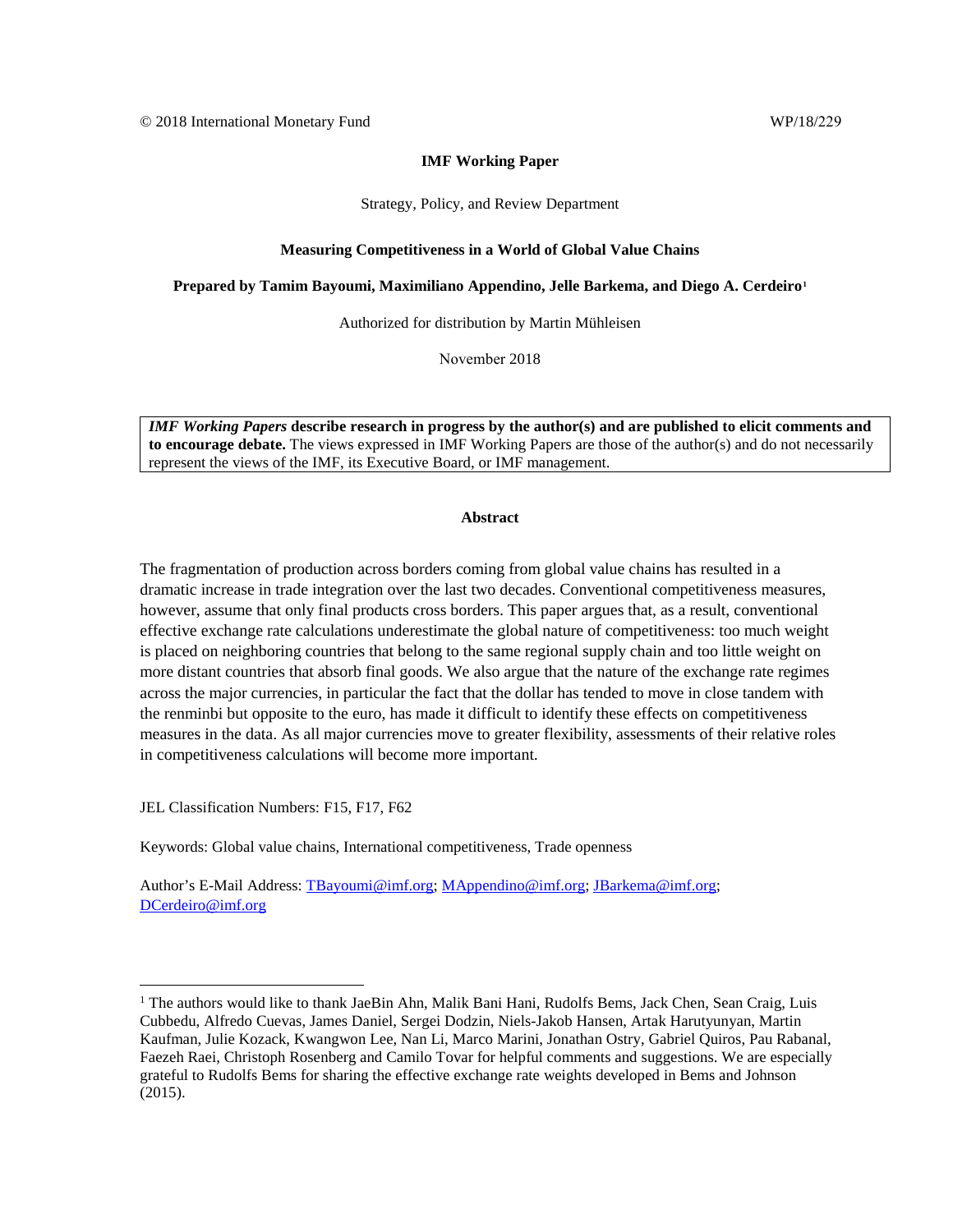#### **TABLE OF CONTENTS**

| Annex 2. Estimated Exchange Rate Elasticities Using Different Real Effective Exchange Rates |  |
|---------------------------------------------------------------------------------------------|--|
|                                                                                             |  |

#### **FIGURES**

| 1. World Intermediate to Gross Exports Ratio_                                                    |     |
|--------------------------------------------------------------------------------------------------|-----|
| 2. Effective U.S., China and Germany Weights for Korea                                           | - 9 |
| 3. Change in effective exchange rate weights                                                     | 11  |
| 4. Sum of US and China Weights over different REER Measures 2011                                 | 13  |
| 5. Average U.S. demand elasticities for intermediate and final demand goods                      | -16 |
| 6. Openness measures in countries that are heavily involved in supply chains is lower when using |     |
| value-added trade                                                                                | 18  |
| A1. Import Elasticities with Different REER Measures                                             | 25  |
| A2. Export Elasticities with Different REER Measures                                             | 25  |

# **TABLES**

| 1. Correlations of Different Real Effective Exchange Rate Indexes, 1980-2011 |     |
|------------------------------------------------------------------------------|-----|
| A1. Different Assumptions Can Lead to Qualitatively Different Results        | 23. |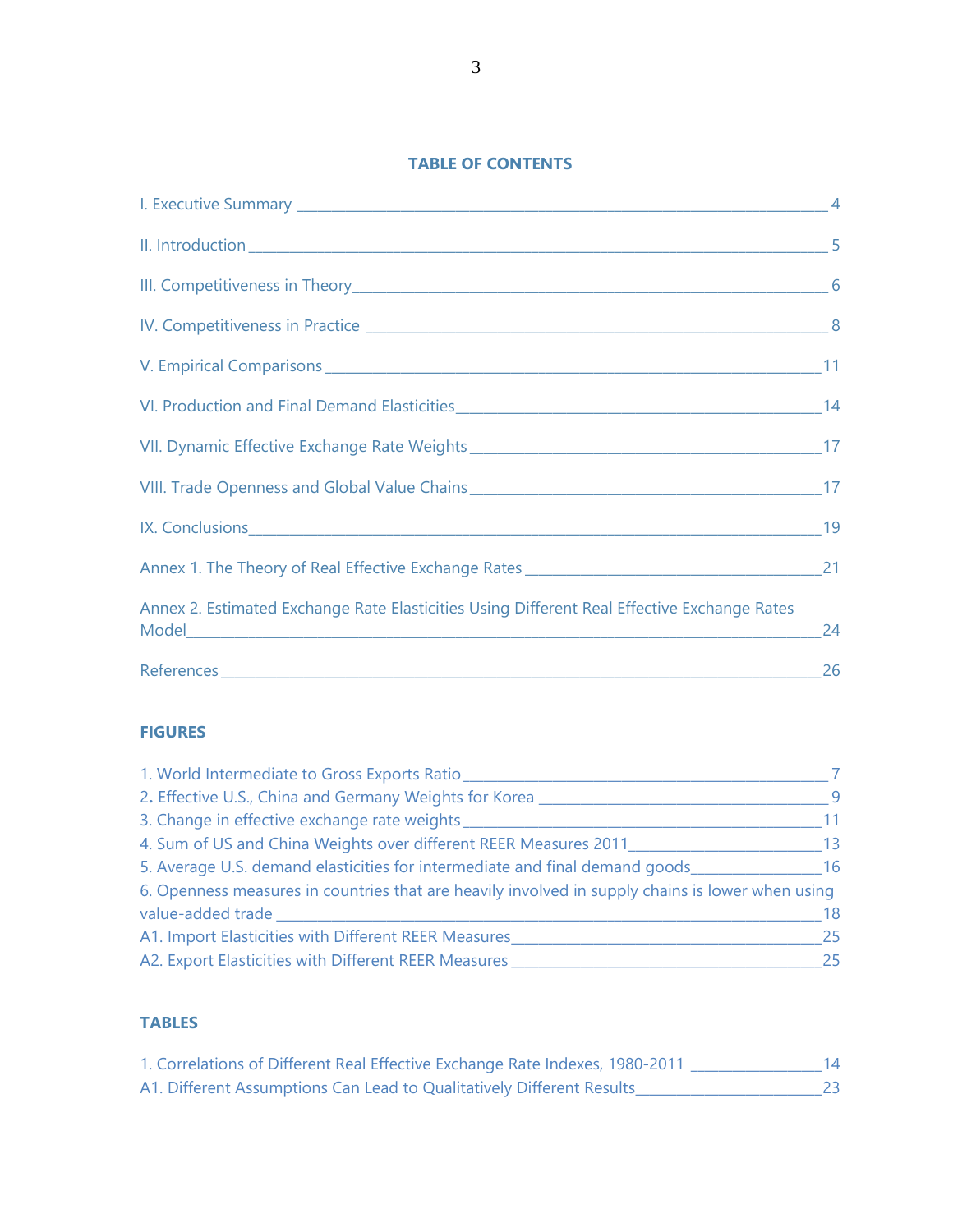#### **I. EXECUTIVE SUMMARY**

Few external indicators are more important for international policy analysis than international competitiveness. Policy makers always want to know how their exports stack up against those of their competitors. Real effective exchange rates, which provide an aggregate measure of changes in international prices by weighting exchange rates based on trade patterns, are the standard metric for measuring such competitiveness. However, these indexes have not incorporated the rise of global value chains in international trade.

The fragmentation of production across borders coming from global value chains has resulted in a dramatic increase in trade integration over the last two decades as the importance of trade in components has risen. Conventional competitiveness measures, however, assume that only final products cross borders. Using Adam Smith's proverbial example, 'pin factories' are assumed to be located entirely within borders. This paper argues that, as a result, conventional effective exchange rate calculations underestimate the global nature of trade competitiveness: too much weight is placed on neighboring countries that belong to the same regional supply chain and too little weight on more distant countries that absorb final goods.

Because supply-chain trade takes place relatively more intensively among regional peers, appropriately accounting for it makes the world smaller from a competitiveness point of view. Exactly how much smaller, it turns out, depends on the flexibility of these supply chains. If supply chains are less flexible, in the sense that the choice of which components to use is little affected by price changes, then competitiveness becomes more global. This is because exchange rate devaluations in countries that supply components, and are often close neighbors, can actually boost a country's exports. This is in stark contrast to the standard result that exchange rate devaluations in other countries lower competitiveness and reduce exports.

Given the significance of the potential changes to how competitiveness should be measured, we also ask, how could the importance of global value chains for competitiveness not have been recognized before? We argue that the nature of the exchange rate regimes across the major currencies, in particular the fact that the dollar has tended to move in close tandem with the renminbi but opposite to the euro, has made it difficult to identify the effects on competitiveness measures in the data. As all major currencies move to greater flexibility, assessments of their relative roles in competitiveness calculations will become more important.

This implies a wide agenda for future work on real effective exchange rates. First, determining the degree of flexibility of global supply chains; this also involves examining how to split components that are highly differentiated and difficult to switch, such as screens for a specific smart phone, from those that are basically identical and easy to switch, such as oil or basic silicon chips; and, finally, providing regular updates of weights to adequately reflect the dynamic nature of world trade and value chains. The seemingly staid world of effective exchange rate weight calculations may be about to become a lot more interesting.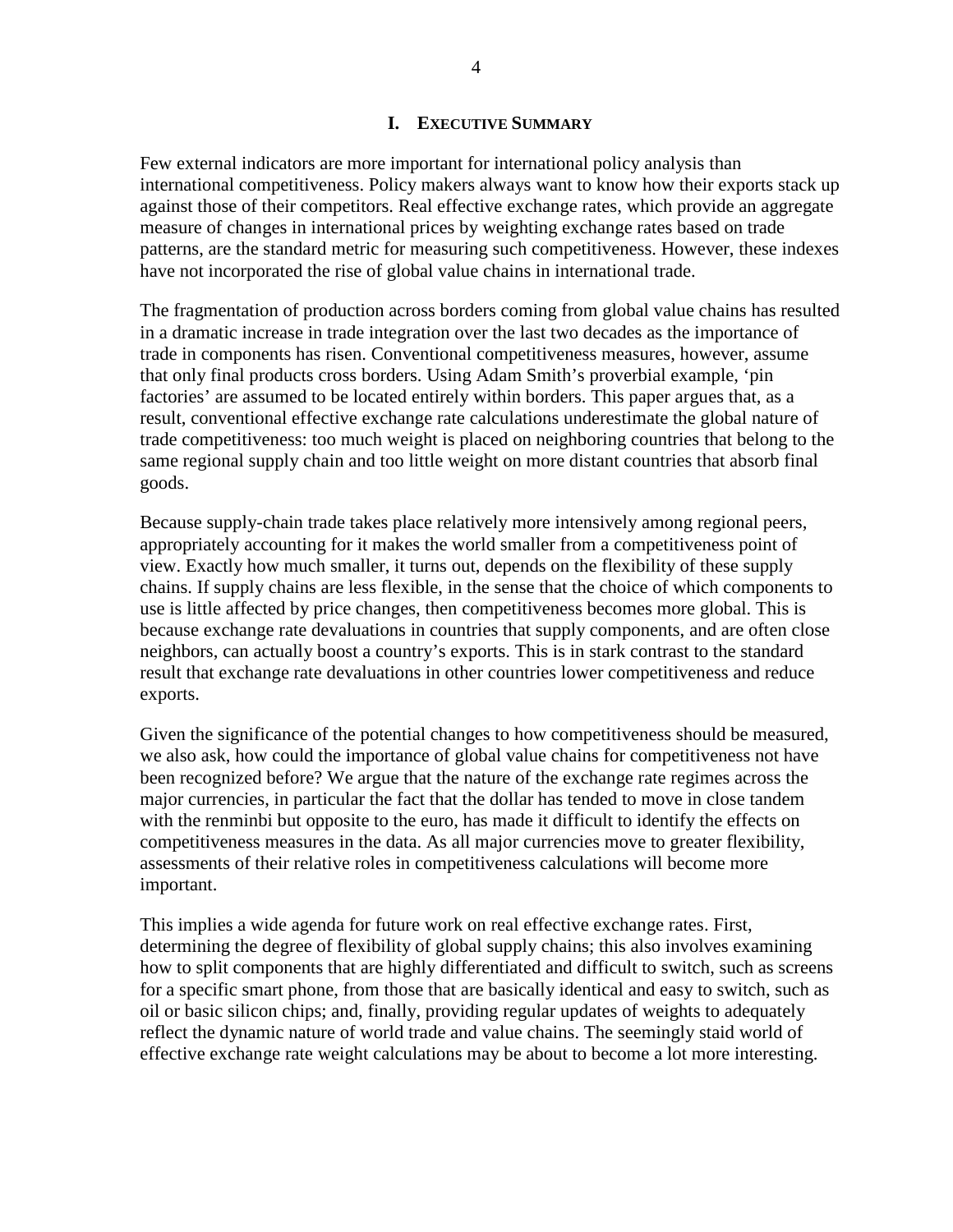#### **II. INTRODUCTION**

**1. Assessing international competitiveness is a key interest of policy makers, although making sense of the effect of exchange rate changes on such competitiveness is often difficult.** Policy makers are always interested in comparing the competitiveness of their exports against those of others. Such assessments were relatively straightforward in the two and a half decades that followed World War II—since countries generally followed a fixed exchange rate against the dollar, devaluations were normally against virtually all trade partners. Things got considerably more complicated with the advent of floating exchange rate regimes in the 1970s, when the value of major currencies started moving rapidly against each other. These developments begged the question—how to keep track of a country's competitiveness when bilateral exchange rates with competitors do not move in unison?

**2. The answer to this conundrum was to calculate effective exchange rates that use the relative importance of trading partners to assess their importance in competitiveness.** So, for example, the dollar is much more important than the euro in the effective exchange rate of Mexico, while the opposite is true for Sweden. Such effective exchange rates provide a summary measure of a country's competitiveness by assigning larger weights to those economies with which any given country competes more intensely. Given how concisely they summarize a complex issue, it is no surprise that real effective exchange rates have become a standard metric for measuring competitiveness. However, the indexes currently in use today have not incorporated the rise of global value chains in international trade.

**3. This paper explains how and why assumptions about the nature of global value chains can have major implications for such competitiveness calculations going forward.** In particular, we argue that accounting for global value chains lowers the importance of countries that export components in global value chains, which generally involve trade with close neighbors, and increases the importance of exports of final goods, which tend to go to countries that are further away. As the weight of neighboring countries linked to each other through regional supply chains fall, more weight is placed on countries further away. We also find that the distinction between the new and the traditional indexes has not had significant implications because of how key bilateral exchange rates have behaved in the past. Going forward, assessments of the relatively roles of major currencies in competitiveness calculations will become more important.

**4. The remainder of this paper examines these issues in more detail.** The next section discusses how new models of competitiveness incorporate global value chains and the implications for effective exchange rate weights. This is followed by an analysis of the existing evidence, including why it has been so difficult to differentiate alternative models empirically. Next, the implications for assessments of trade openness are outlined. We conclude with a discussion of the implication of global value chains for the calculations of competitiveness.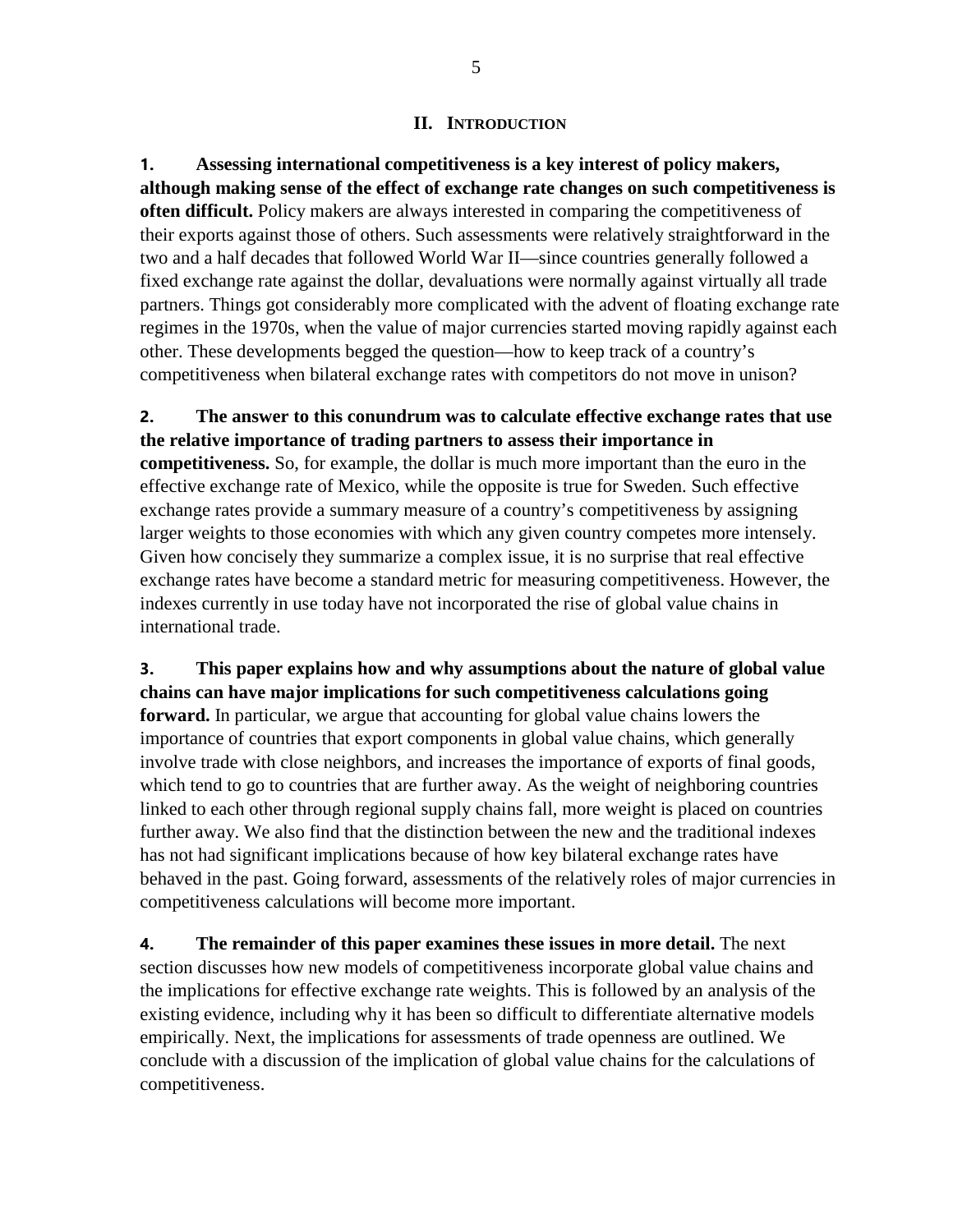#### **III. COMPETITIVENESS IN THEORY**

**5. To understand the issues at stake in estimating competitiveness, it is useful to explain how conventional effective exchange rate weights are calculated.[2](#page-5-0)** The approach has changed little since the late 1960s, when Paul S. Armington wrote an elegant paper in which he showed that, in a world in which goods produced by different countries were imperfect substitutes for each other, then (under some not terribly demanding assumptions) one good's competitiveness depended on the relative price of that good compared to the other goods.[3](#page-5-1) Assuming further that each country only produced one good generated the familiar effective exchange rate indices that are almost universally used today, including those produced by the BIS, ECB, Federal Reserve, the IMF, and the OECD, albeit with subtly different additional assumptions (for example on commodity trade).<sup>[4](#page-5-2)</sup>

**6. Like any theoretical construct, the traditional approach has limitations.** As just discussed, it assumes that the exports of a country can be approximated by a single good, and that these country "goods" have the same sensitivity to changes in relative prices. Possibly even more importantly, the model assumes that all exports are final goods that are consumed in the receiving country. While this may have been a reasonable approximation at the time when the paper was written, as production chains were mainly located within countries, this assumption is much more questionable in a modern world of international value chains. In today's world, Adam Smith's pin factories are not entirely located within borders. Indeed, about a third of exports are components that are assembled into products that are then sent elsewhere for final sale (Figure 1).

**7. In response, several authors have recently proposed approaches to calculating competitiveness that incorporate global value chains.[5](#page-5-3)** The key innovation is that, given the possibility of international trade in components, exchange rate movements change prices of imported components as well as final goods. Effective exchange rates, which aim to keep track of the competitiveness of countries' production, thus depend on assumptions about how both producers and consumers react to changes in exchange rates.

<span id="page-5-0"></span> <sup>2</sup> See Annex 1 for a more technical exposition.

<span id="page-5-1"></span> $3$  Armington (1969). See also McGuirk (1987).

<span id="page-5-2"></span><sup>4</sup> See Zanello and Desruelle (1997) and Bayoumi, Lee, and Jayanthi (2006) on the IMF, Lorentan (2005) on the Federal Reserve, Schmitz and others (2012) for the ECB, Durand, Simon and Webb (1992) for the OECD, and Turner and Van't dack (1993) and Klau and Fung (2006) for the BIS.

<span id="page-5-3"></span> $5$  See Bems and Johnson (2015), Patel, Wang, and Wei (2017), and Bayoumi, Saito, and Turunen (2013). Other analyses of exchange rates and value chains include Ahmed, Appendino, and Ruta (2016), and Cheng and others (2016). For a broader overview of the effect that GVCs have on various aspects of the world economy, including but not limited to real effective exchange rate calculations, see IMF (2013).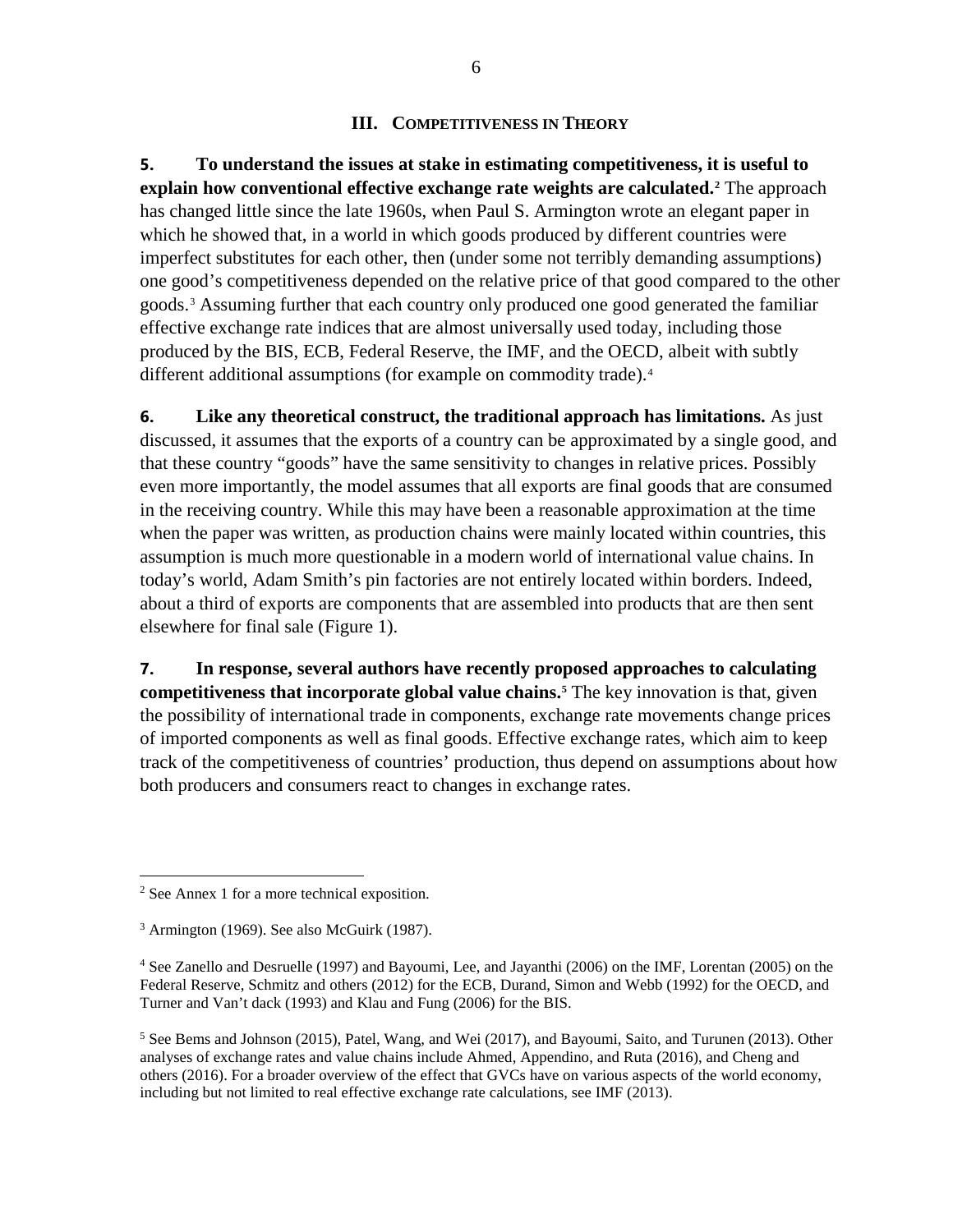

**8. These modifications to the traditional model can matter a great deal for how trading partners figure into competitiveness.** To see this, consider a world of three countries, where a Korean firm produces flat screens that a Chinese firm puts them into computers that are exported to the United States. Does a depreciation in the renminbi raise or lower the Korean firm's competitiveness (i.e., its exports of flat screens)? It all depends. If the United States' demand for computers is not very price sensitive (e.g. if U.S. consumers do not easily switch between Chinese and other computers) while the Chinese producers' demand for flat screens is highly price sensitive (e.g. if they are happy to switch to other flat screens), then a renminbi depreciation will lower Korean exports of flat screens, because the fall in demand from Chinese producers will dominate the rise in U.S. demand for the final computers. This is the conventional case in which a depreciation in the renminbi makes the won less competitive and hence the weight of China in this Korean firm's effective exchange rate is positive. By contrast, in the opposite case where the demand for computers in the United States is highly price sensitive while the demand for flat screens from Chinese producers is not very price sensitive, then the Korean firm's competitiveness will rise because the fillip to the U.S. demand for computers will feed back and increase demand for Korean flat screens. In this case, the depreciation of the renminbi against the dollar boosts demand for Korean flat screens and increased their competitiveness—in other words, the weight of the renminbi in the effective exchange rate of the Korean firm is negative.<sup>[6](#page-6-0)</sup>

**9. More formally, it is useful to distinguish three canonical cases for relationships between competitiveness and global value chains.** The *traditional* approach assumes all trade is in final goods, and hence trade in components can be ignored. Alternatively, supply chains could be assumed to be relatively *flexible,* with producers being as likely to change

<span id="page-6-0"></span> <sup>6</sup> In this case, a depreciation of the Korean won will also boost demand for Chinese computers by lowering the cost of flat screens, so the weight of the won in the renminbi effective exchange rate will also be negative.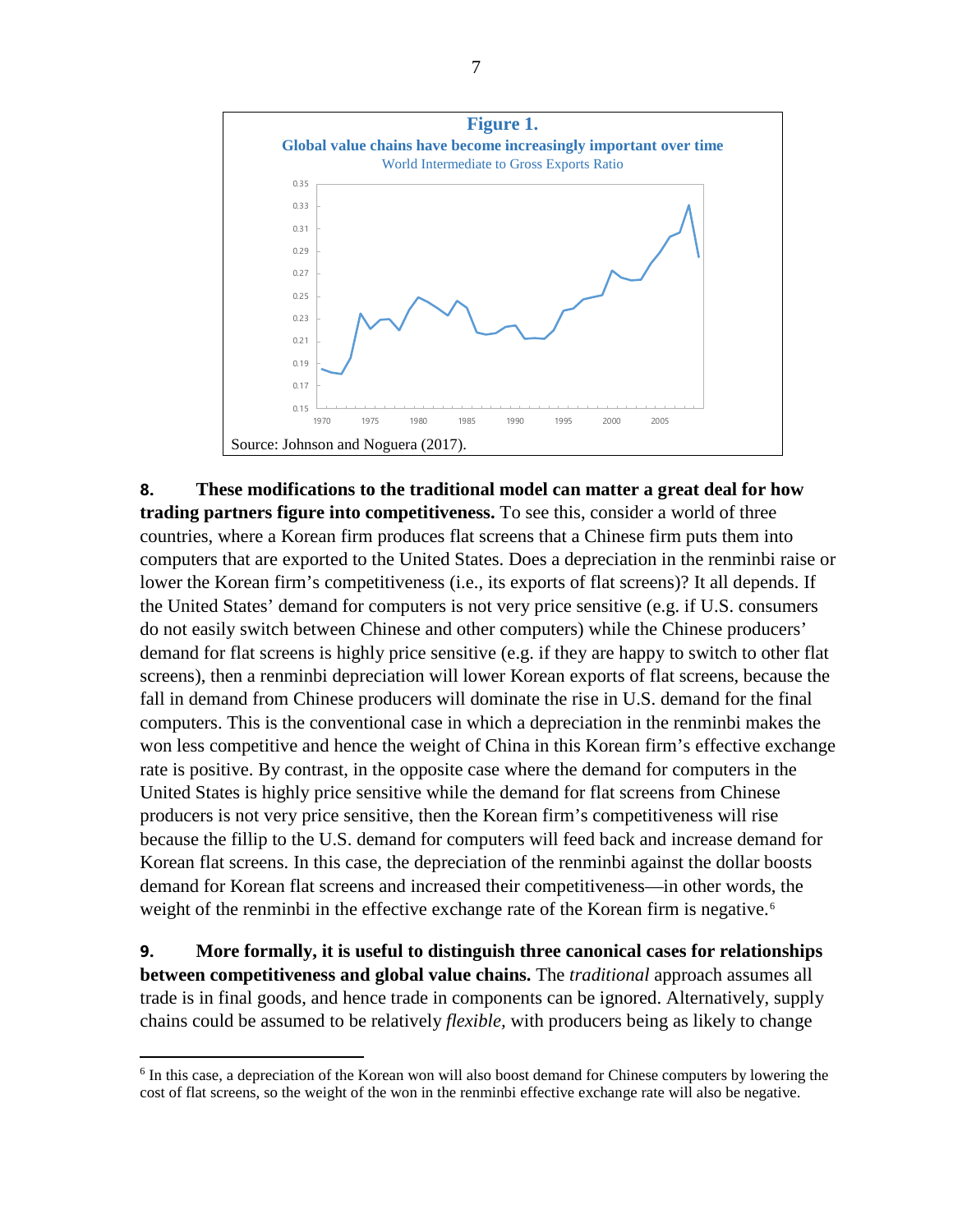supplier of components as final consumers are likely to switch to a different product in response to changes in prices. As it turns out, in this case the intermediate production process is simply a chimera. The flat screens discussed above can be thought about as being directly exported from Korea to the United States. A third possibility is that inputs used in supply chains are so specific that producers will be unresponsive to changes in prices of components, a case we will denote as *inflexible* supply chains.[7](#page-7-0)

**10. Fortunately for alternative effective exchange rate weight calculations, we now have the tools to measure trade by types of goods.** Researchers have linked together matrices of production across countries (called input-output tables), so that it is possible to determine if exports are used as intermediate or final goods, allowing more complex measures of competitiveness to be calculated that take account of trade in components. As an added bonus, this also allows a more accurate calculation of how open a country is to international trade. Conventional measures of trade openness include imports of components that are then put into other goods and reexported. Since gross domestic product, the standard measure of output, avoids such double counting by ignoring the buying of components—so the value added of (say) a car excludes the cost of the steel used to make it—conventional measures of exports can exceed output. Calculating value added trade by excluding intermediate imports that are put into exports makes the calculation of trade consistent with the rest of gross domestic product. Input-output tables make it possible to compute such "value added" trade.

**11. The relevant price index for calculating competitiveness also changes once trade in components are accounted for**. While the focus of this note is on the more complex issue of country weights, allowing for intermediate-input trade also means that final-demand prices are not the only ones that matter. Under the *traditional* assumption of no trade in components (and no investment), the use of consumer price indexes to construct real effective exchange rates is entirely justified. As argued by Bems and Johnson (2017), in the presence of trade in components, the relevant price is it is the price of real value added—i.e. GDP deflators.

#### **IV. COMPETITIVENESS IN PRACTICE**

**12. To show the importance of these issues, Figure 2 shows the relative weights of China, the United States, and Germany in the effective exchange rate of Korea in 2011 for our different assumptions:[8](#page-7-1)** the *traditional* model, the *flexible* supply chains model, and the *inflexible* supply chains model (all calculated by Bems and Johnson, 2017). The traditional model, which assumes all goods are final goods, gives China a weight of 0.23 in

<span id="page-7-0"></span> <sup>7</sup> In the terminology proposed by Bems and Johnson (2017), the *flexible* supply chains assumption is denoted as value-added real effective exchange rate, whereas *inflexible* supply chains corresponds to their Leontief real effective exchange rate. The *traditional* model is often referred to as the Armington model.

<span id="page-7-1"></span><sup>&</sup>lt;sup>8</sup> We focus on China, the United States, and Germany since these are the countries at the center of the Asian, European, and North American supply chains, respectively.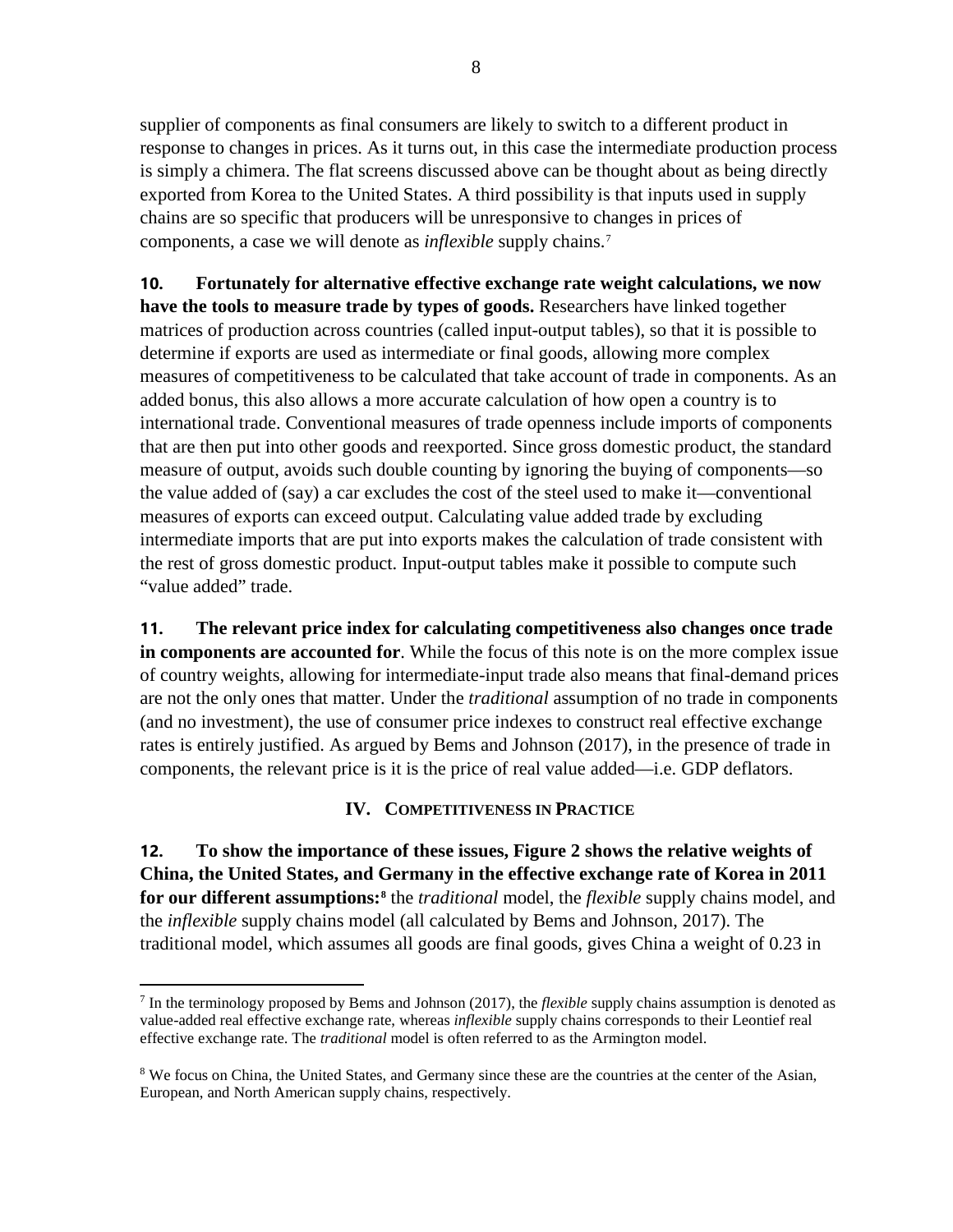the Korean real effective exchange rate, while the United States has a weight of 0.10 and Germany a weight of 0.04. The difference in these weights shrinks under flexible supply chains—the weight of China in Korea's effective exchange rate falls to 0.20 and that of the United States and Germany rise to 0.13 and 0.045, respectively. This shrinkage occurs because components produced in Korea and shipped to China but then incorporated into goods bound for the United States (Germany) are now counted as exports to the United States (Germany) rather than to China.



#### **13. The relative importance of China versus the United States or Germany in Korean competitiveness changes much more dramatically if supply chains are**

**inflexible.** In this case, the weight of China in Korea's effective exchange rate falls to just 0.13 while the weight of the United States and Germany rise to 0.20 and 0.08, respectively. In other words, under this assumption the United States is now more important for Korea's competitiveness than China, and Germany is not so far behind China. This happens because in a world of inflexible supply chains a depreciation of the renminbi against the dollar has ambiguous effects on Korean exports to the United States (Germany). While it lowers Korean exports of final goods as these compete with Chinese goods in the U.S. (German) market, it increases sales of components such as flat screen that are incorporated into Chinese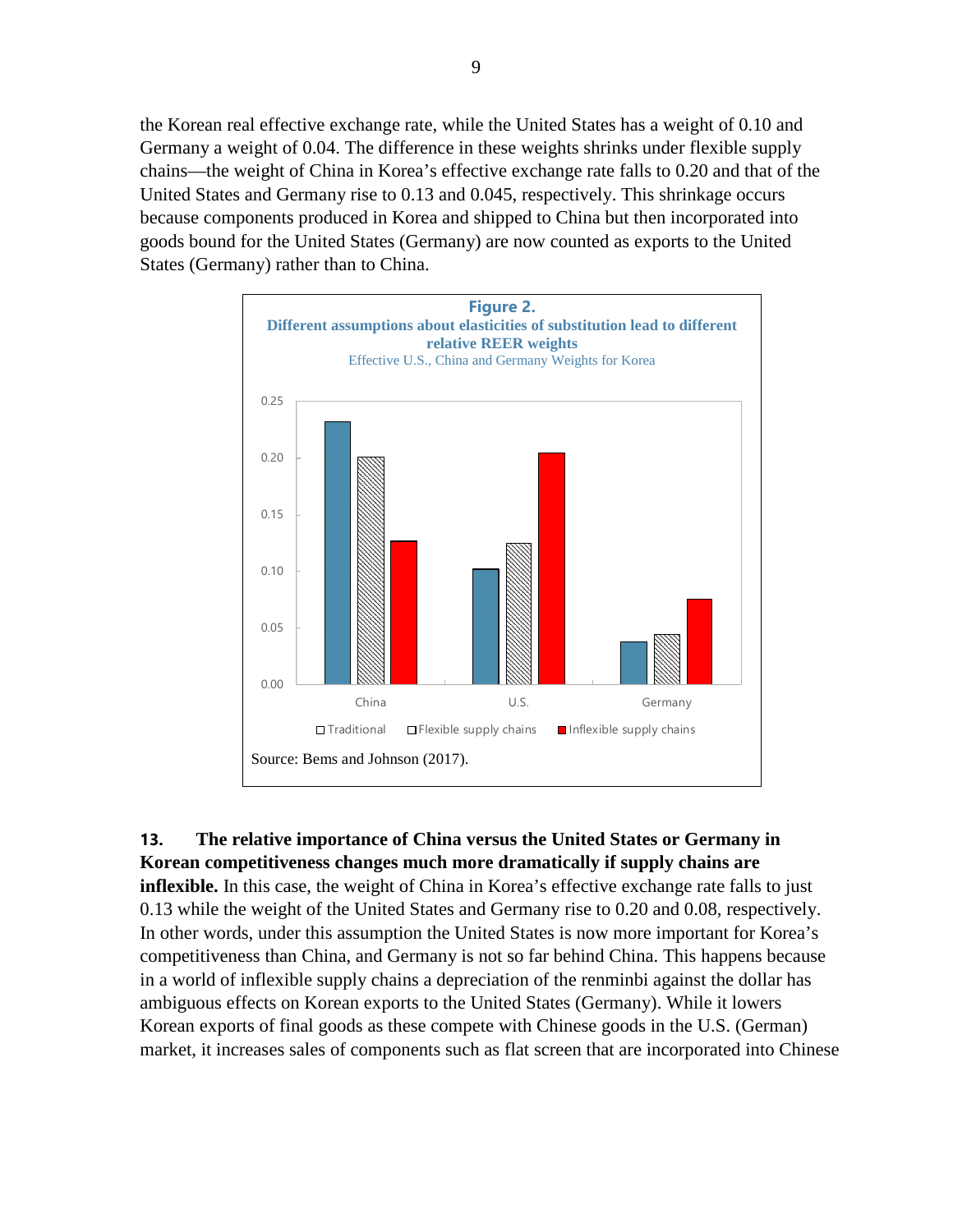final goods and then shipped to the United States (Germany). This ambiguity reduces the importance of China in Korea's competitiveness.<sup>[9](#page-9-0)</sup>

**14. The basic intuition holds more generally.** Accounting for supply chains implies that, relative to the traditional approach that ignores trade in components, new competitiveness measures place less weight on countries that are in global value chains and more weight on other countries (Figure 3, top panel).<sup>[10](#page-9-1)</sup> Since component trade takes place disproportionately more between countries in the same region, failing to recognize these production linkages results in competitiveness calculations that overestimate the importance of neighboring countries and underestimates the importance of countries that are further away. This effect is larger if supply chains are less flexible (Figure 3, bottom panel).

**15. The result is an increase in the global importance of countries relatively more involved in final-demand trade.** For example, the simple average of the renminbi effective exchange rate weights in those G20 countries for which data are available falls from 13 to 12 percent for China while rising from 16 percent to 20 percent for the United States.

<span id="page-9-0"></span> <sup>9</sup> Similar, if less dramatic, changes in importance occur in other supply chains once trade in components is taken into account in other supply chains. So, for example, the role of Germany in Hungary's competitiveness diminishes while that of China and the United States are boosted; similarly, for Canadian competitiveness, the role of the United States diminishes and the importance of China and Germany rises.

<span id="page-9-1"></span> $10$  The countries included in each regional supply chain are determined by data availability in the input-output databased used by Bems and Johnson (2017).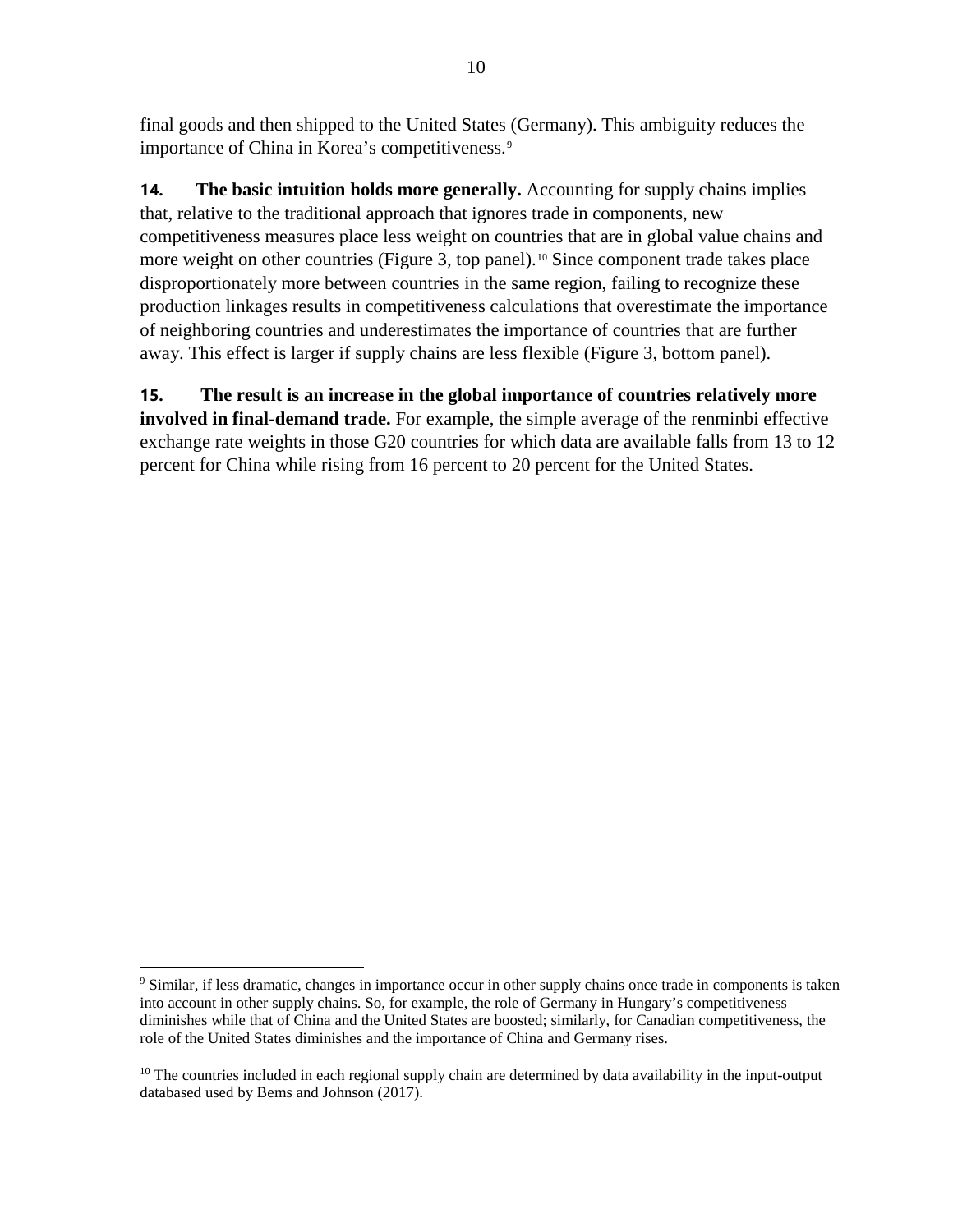

#### **V. EMPIRICAL COMPARISONS**

**16. The question that naturally arises is which assumption about competitiveness best characterizes the world.** An obvious way of potentially examining this issue is to compare the relative empirical performance of measures of international competitiveness using different assumptions. As this section shows, however, it is essentially impossible to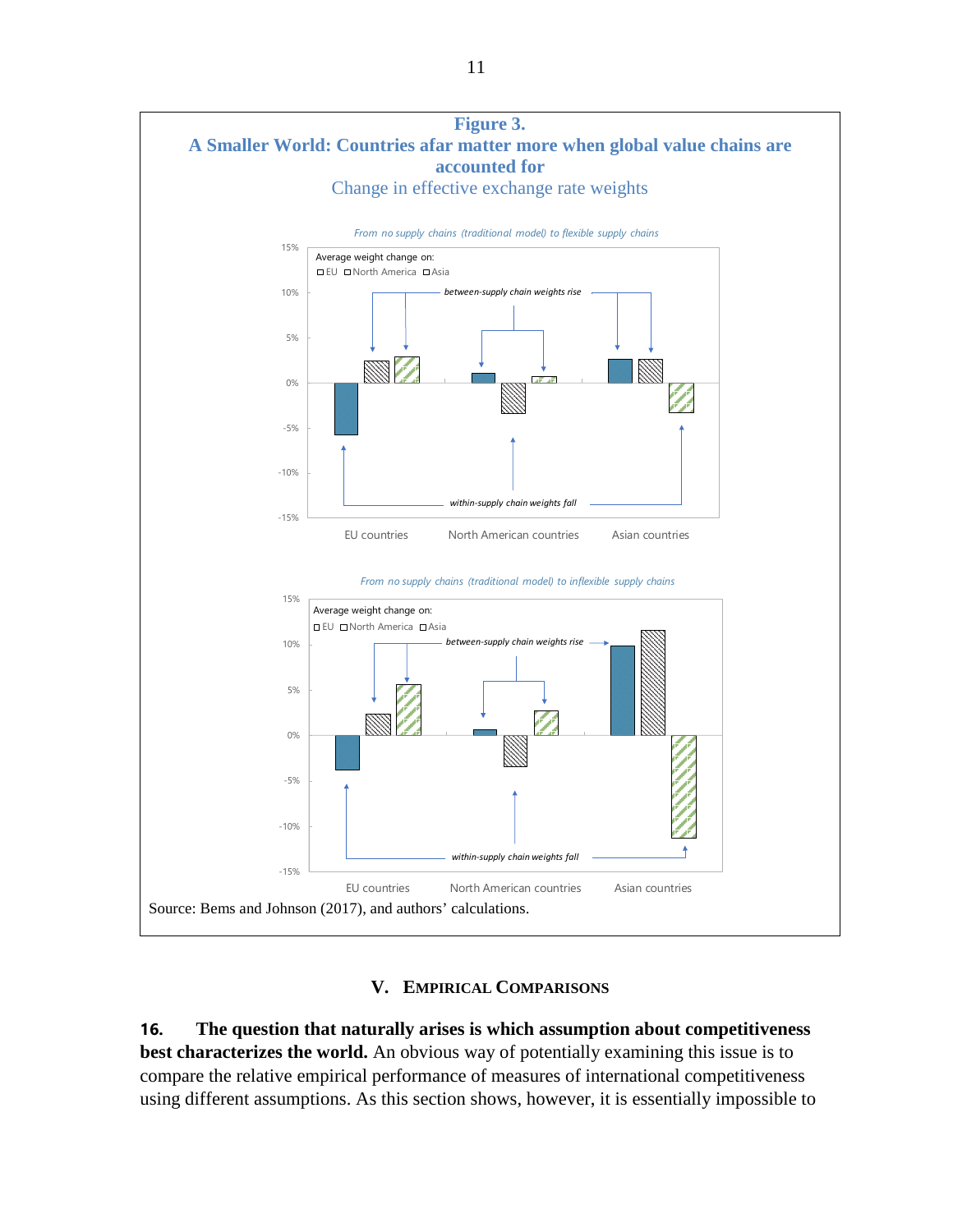differentiate the past performance of these alternative measures. The similarity of past competitiveness indicators reflects two underlying trends. First, the importance of trade in components has been rising over time. As can be seen in Figure 1, there has been a steady increase in the importance of trade in components since the mid-1990s. In other words, global value chains are a relatively recent phenomenon. Second, while the Asian, European, and North American supply chains have become more important, quantitatively the effects are dominated by the impact of the Asian supply chain. This can be illustrated by comparing the shift in the weight of the United States, China, and Euro area countries in 2011 across G20 countries with available data as a result of switching from using the traditional model, that ignores global supply chains, to assuming inflexible supply chains. Shifts in the weight of the renminbi and the dollar between the traditional and inflexible production assumptions have a correlation of -0.6, implying that a decrease in (say) the weight on the renminbi is generally associated with an increase in the weight of the dollar. By contrast, changes in the weights of the dollar and the euro have a correlation of over 0.5, so increases in the importance of the dollar tend to be accompanied by increases in the weight on the Euro.

**17. The fact that lower weights for the renminbi tend to be offset by higher weights on the dollar helps to explain why it is difficult to empirically distinguish between the different models of effective exchange rates weights.** Because the renminbi has been closely linked to the dollar, the paths of the effective exchange rates that account for GVCs are not very different from those using traditional weights. The case of Korea is illustrative. While the weight on the dollar in Korea's effective exchange rate in 2011 rises by 10 percentage points using inflexible supply chain assumptions versus traditional ones, the renminbi's weight falls by around the same amount. Hence, the sum of the two weights is very similar. Since the dollar and the renminbi have tended to appreciate and depreciate against other currencies in tandem, the switch in weights has little impact on the estimated real effective exchange rate for Korea. As can be seen in Figure 4, the similarity across different weighting schemes of the sum of the Chinese and U.S. weights is not limited to Korea.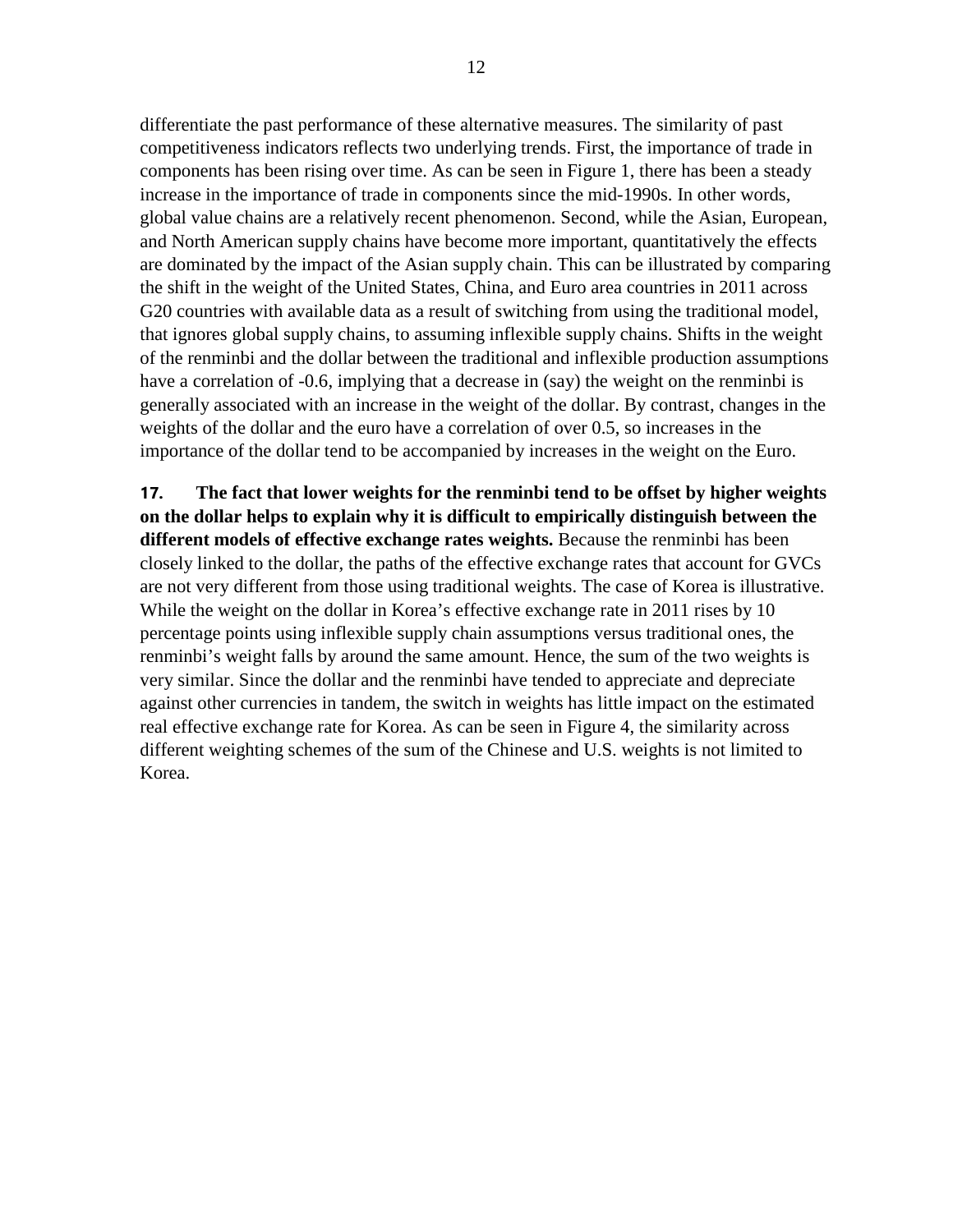

**18. By contrast, as the dollar floats against the euro, appreciations in the dollar tend to be accompanied by depreciations in the euro.** But since increases in the weight of the dollar caused by the switch to inflexible production weights tend to be also accompanied by increases in the weight on the euro, these effects also tend to cancel out in competitiveness calculations. To illustrate the similarity of effective exchange rates using different weighting schemes, Table 1 reports the correlations between Bems and Johnson's estimates of real effective exchange rates using traditional weights, flexible supply chain weights, and inflexible supply chain weights. As the first column shows, the average correlation over 1980-2011 between the traditional and inflexible supply chains real effective exchange rates is 0.9.[11](#page-12-0) The correlation between the flexible and inflexible supply chain indexes is even higher, with an average correlation of 0.994. Indeed, the correlations are even higher for Korea and Australia, countries where the weight of China and the U.S. differ greatly across the two approaches. In Annex 2, we show that these cursory observations also show up in a deeper analysis of trade elasticities. Using historical data, the elasticities of imports and

<span id="page-12-0"></span><sup>&</sup>lt;sup>11</sup> The 1980-2011 data were constructed by extending the Bems and Johnson calculations for 1995-2011 back using an earlier data set which covers 1980-2009. Russia is not included in the earlier data set and hence in the calculations.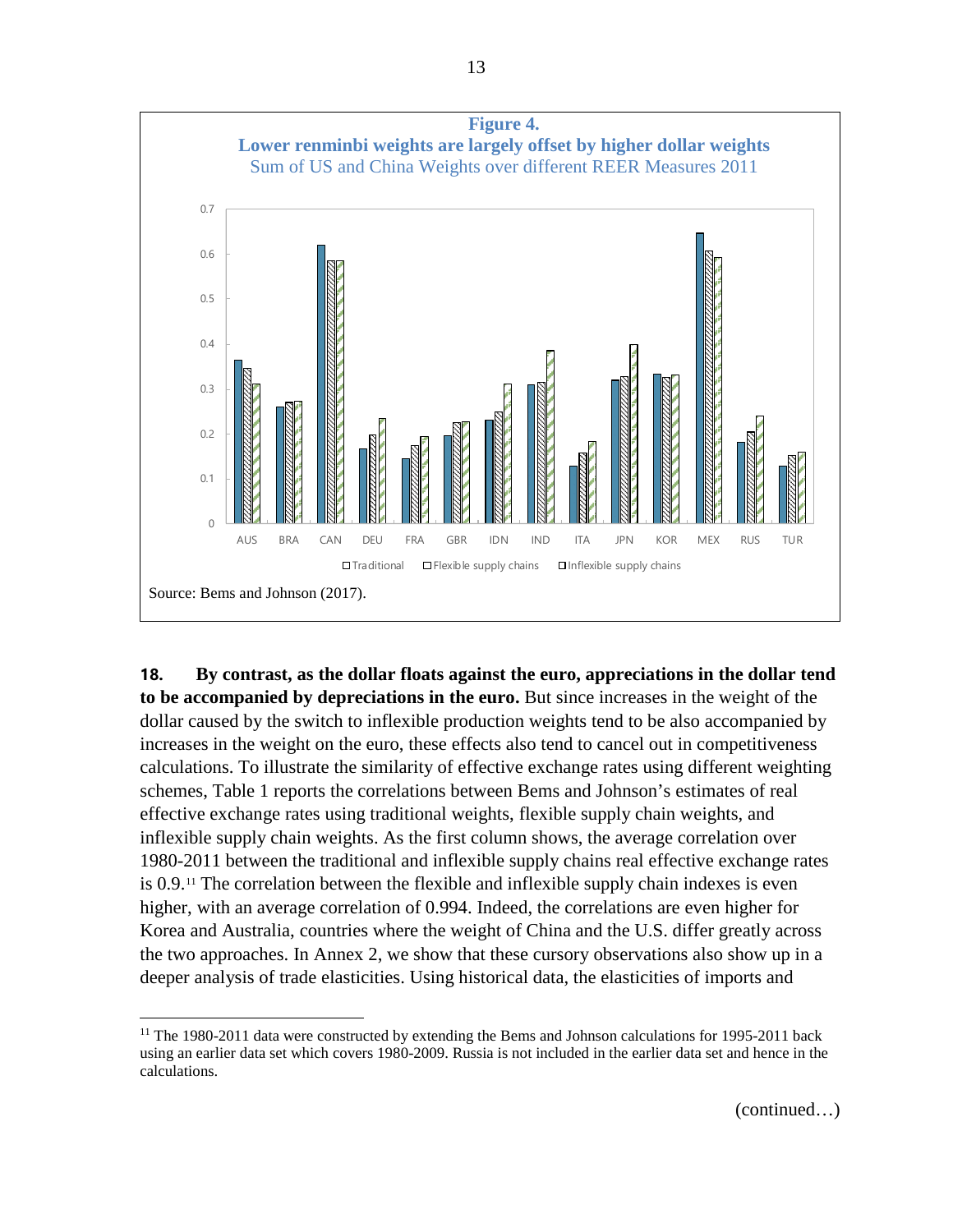exports to real effective exchange rate movements do not change in any significant way when incorporating global value chains considerations in the partner weights.<sup>[12](#page-13-0)</sup>

|            | Armington vs. | Value Added vs.<br>Leontief production Leontief production |
|------------|---------------|------------------------------------------------------------|
| AUS        | 0.986         | 0.997                                                      |
| BRA        | 0.855         | 0.999                                                      |
| CAN        | 0.976         | 0.993                                                      |
| <b>CHN</b> | 0.988         | 0.999                                                      |
| DEU        | 0.733         | 0.992                                                      |
| <b>FRA</b> | 0.965         | 0.982                                                      |
| <b>GBR</b> | 0.919         | 0.997                                                      |
| IDN        | 0.908         | 0.997                                                      |
| IND        | 0.993         | 0.999                                                      |
| ITA        | 0.866         | 0.990                                                      |
| JPN        | 0.924         | 0.997                                                      |
| KOR        | 0.785         | 0.989                                                      |
| MEX        | 0.947         | 0.999                                                      |
| tur        | 0.719         | 0.985                                                      |
| USA        | 0.943         | 0.997                                                      |
| Average    | 0.900         | 0.994                                                      |

**Table 1. Correlations of Different Real Effective Exchange Rate Indexes, 1980-2011**

**19. As all major currencies move to greater flexibility vis-à-vis each other, differing assumptions about global supply chains will imply quite different results for competitiveness.** The results in this section explain why it is so difficult to use past data to empirically differentiate between real effective exchange rate created using different assumptions. However, given the large differences in the current importance of (say) the United States and China in Korean competitiveness implied by differing assumptions about supply chains, it will be important to take a view on which assumption is the most plausible as the renminbi becomes more flexible against the dollar.

#### **VI. PRODUCTION AND FINAL DEMAND ELASTICITIES**

**20. The key difference between the flexible and inflexible global value chain models is the relative elasticity of substitution of components in the production process.** Bems and Johnson (2015) argue that the crucial parameter for calculating weights is the *relative* price sensitivity of components in production compared to final goods. This suggests that actual outcomes for short-term movements in exchange rates are likely to lie somewhere between the flexible model (where the ratio of the two elasticities is one) and the inflexible

<span id="page-13-0"></span> $12$  This result is not inconsistent with the finding that, over time, trade in some sectors may have become less sensitive to exchange rate movements (e.g. IMF, 2015, and Ahmed et al., 2017). What we find here is that, *for any given time period*, estimated trade elasticities are virtually the same regardless of the way competitiveness is measured.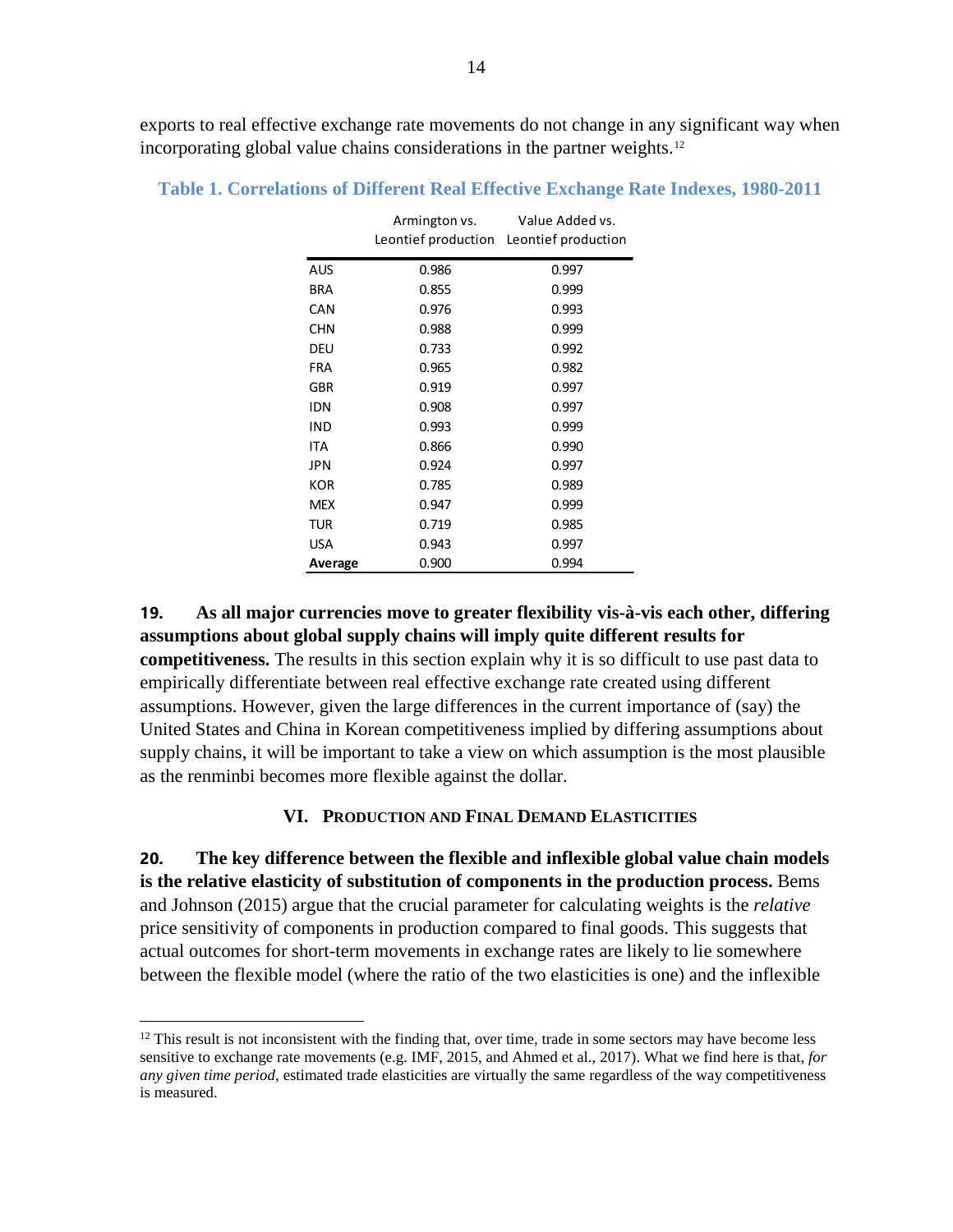model (where the ratio is zero). The issue is which assumption is a better approximation to reality.

**21. To the best of our knowledge, no paper has tried to estimate and compare production and final demand elasticities of substitution, but the evidence suggests the elasticity in production is likely low.** While it is implausible that the elasticity of substitution of components in production is literally zero, which implies that producers always use the same components regardless of price, the elasticity of substitution is likely low within supply chains. This is because there needs to be a close relationship between producers and their component suppliers as producers ask their suppliers to provide very specific goods (think of screens for iPads). Suppliers are unlikely to go to the expense of setting up such specific production processes without some assurance that the producer will continue to buy their product.

**22. Various pieces of indirect evidence support the notion of low elasticities of substitution within supply chains.** Low supply-chain elasticities help explain why business cycles are more synchronized between countries that participate in the same value chains (Burstein et al., 2008); why trade in components plays a significant role in propagating shocks, whereas trade in final goods does not (de Soyres, 2017); and why for U.S. firms' every \$1 of lost sales at the supplier level due to a natural disaster leads to \$2.40 loss of downstream sales (Barrot and Sauvagnat, 2016).

**23. Direct estimates of substitutability across intermediate inputs also strongly support a low degree of flexibility at business-cycle frequencies.** Using U.S. input-output data covering 1997-2013, Atalay (2017) finds production elasticities that are consistently below 0.2. Similarly, based on the supply-chain response to the 2011 Japanese earthquake, Boehm et al. (forthcoming) find that the elasticity of substitution across material (i.e. nonlabor, non-capital) inputs for Japanese multinationals is 0.2.

**24. For our purposes, what matters is how these low production elasticities compare with final-demand elasticities.** Broda and Weinstein (2006) estimate consumers' elasticities of substitution at various levels of disaggregation. While their estimates vary depending on the level of disaggregation—e.g. the elasticity of substitution between different types of goods is generally smaller than that between different *varieties* of the same good—none of their estimates falls below 1.0.[13](#page-14-0) Using standard classifications, their estimates also suggest that elasticities on intermediate goods in the U.S. are, on average, lower than elasticities on

<span id="page-14-0"></span> $13$  In their more-recent sample (1990-2001), the mean estimate across all sectors is no lower than 4.0 (see Table IV in Broda and Weinstein, 2006). The sector with the smallest elasticity (footwear, using a 1972-1988 sample) has an estimated elasticity of 1.2 (Table V).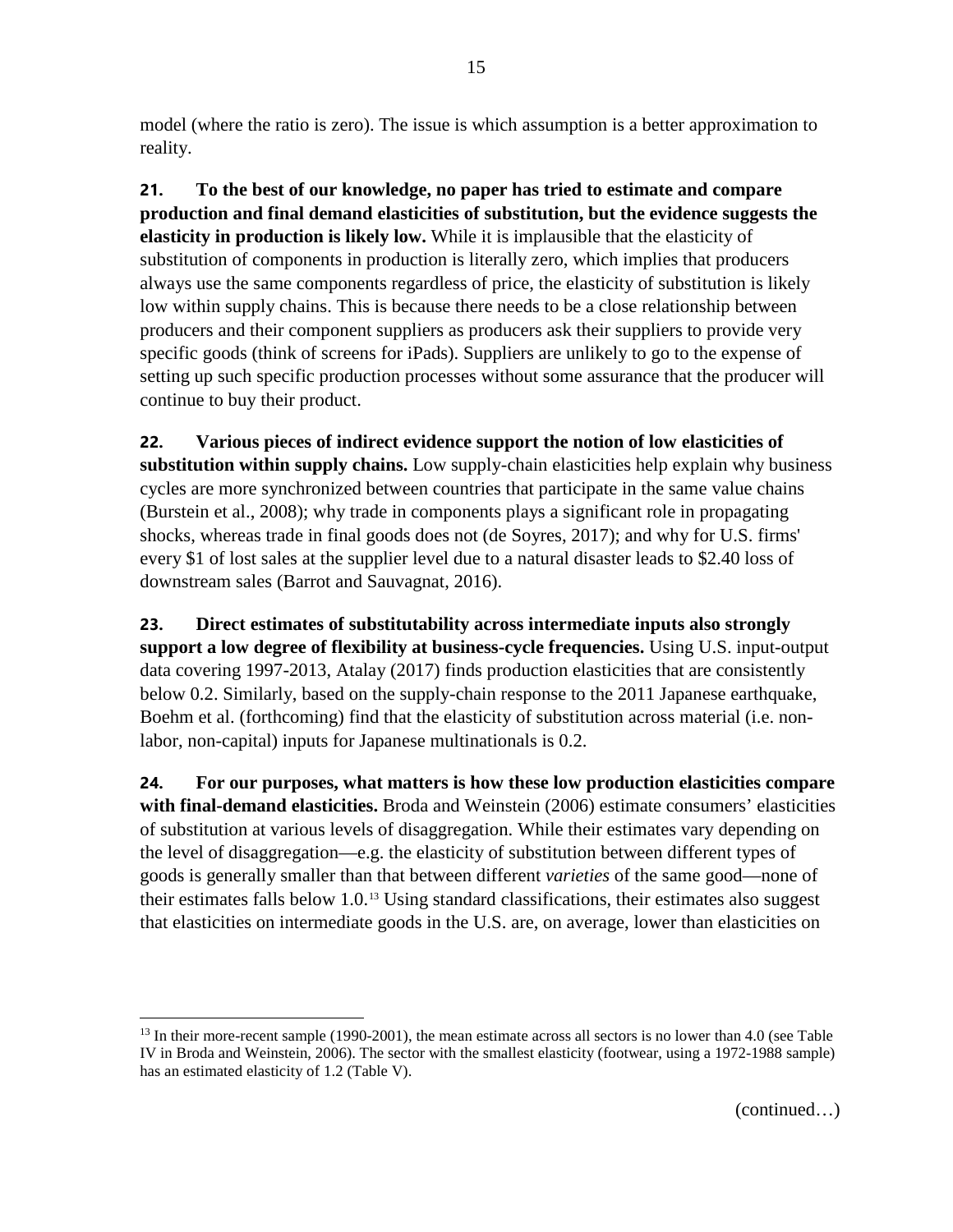final-demand goods (Figure 5).<sup>[14](#page-15-0)</sup> In all, the evidence strongly suggests that, at least in the short- to medium-term, production elasticities are likely much smaller than final-demand elasticities. This suggests that the inflexible global value chain model may be a relatively good approximation to reality, with the implied fall in importance of countries participating in value chains in calculations of competitiveness.[15](#page-15-1)



**25. At the other end of the spectrum, competitiveness calculations should also deal with goods with extremely high elasticities of substitution, such as raw materials.** While the model of differentiated goods works for complex manufactured goods of the type often exported by Korea or Japan, it does not work for raw materials such as coal that is essentially identical across countries. This high substitutability implies that there is a single global price for coal that depends on global demand and supply conditions and hence that the

<span id="page-15-0"></span><sup>&</sup>lt;sup>14</sup> Intermediates in Figure 5 include commoditized goods, such as petroleum and its derivatives. These goods, which as discussed below warrant a separate treatment, tend to have high elasticities of substitution and therefore bias upwards the average elasticity of intermediates that is relevant for our purposes.

<span id="page-15-1"></span><sup>&</sup>lt;sup>15</sup> The rise in importance of the dollar in real effective exchange rates is consistent with recent work that argues for an added importance of the dollar exchange rate due to invoicing (Boz, Gopinath and Plagborg-Møller, 2018). The dollar dominance in that case rests on the degree to which producers do not adjust their prices. Existing evidence to that end finds that the relevant horizons are relatively short (e.g. the median frequency of price adjustment ranges between 10 to 13 months; Table 1 in Gopinath and Rigobon, 2008). Beyond these time windows, the GVC considerations discussed here appear more relevant.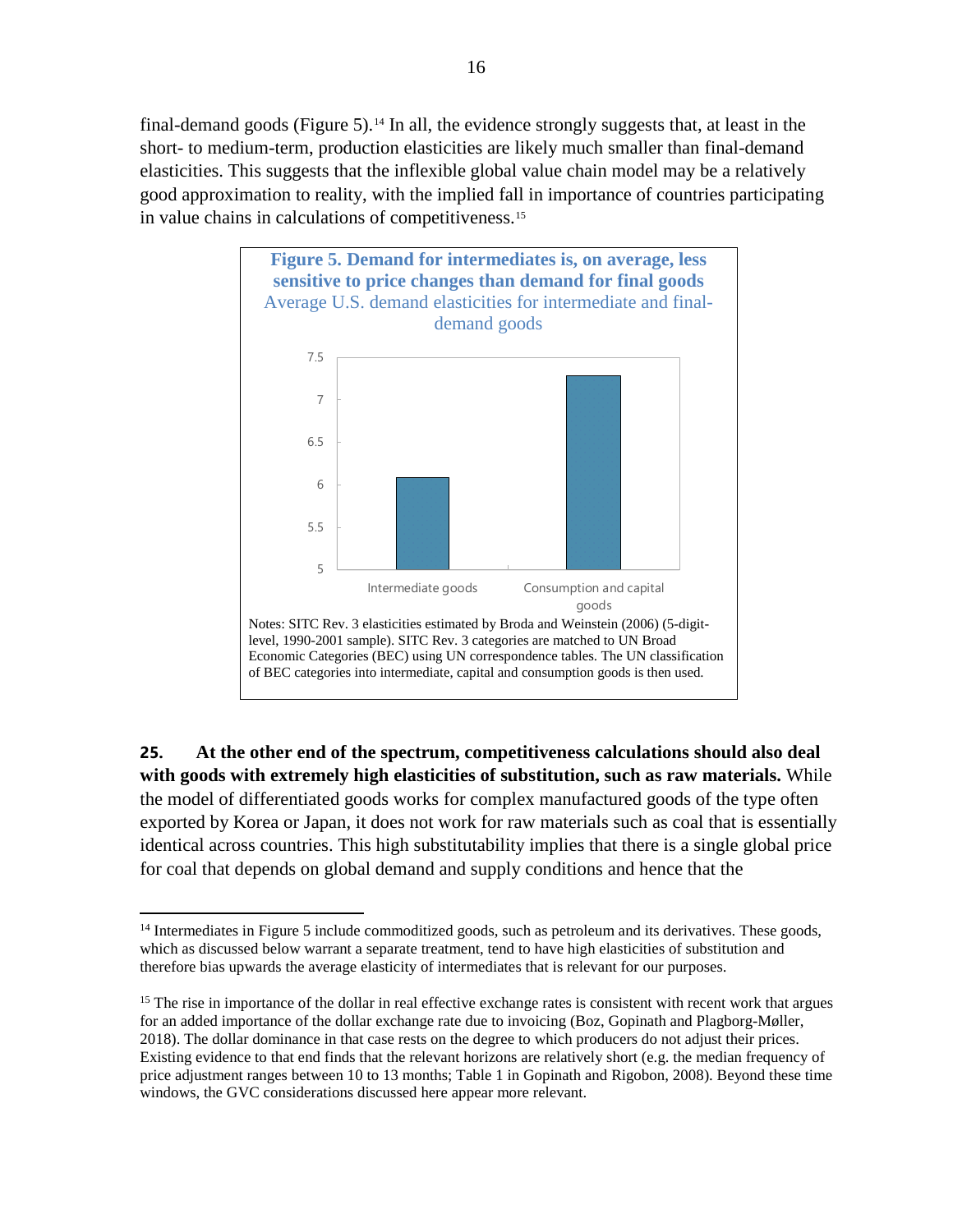competitiveness of Australian coal exports is linked with all coal exporters and importers, even if most Australian coal goes to China because geographic proximity generates lower transport costs. Indeed, the IMF effective exchange rate methodology assumes global competition for commodity exports.

**26. The same approach could also be applied to "commoditized" manufactured goods, such as bulk steel or basic memory chips.** These are standard components that are essentially slotted into products at the appropriate moment, and where the exact source of supply is not important—one standard computer chip is very much like another. As in the case of oil or coal, or copper or aluminum, the elasticity of substitution in such markets is high, leading to a single global price in which trade patterns are dominated by costs of transportation. This implies a two-tier system for analyzing intermediate manufactured goods. Those that are "commoditized" and should be treated as being part of a single global market, and those that are "custom-made" and should be treated as differentiated goods.

#### **VII. DYNAMIC EFFECTIVE EXCHANGE RATE WEIGHTS**

**27. The rise in importance of China in global trade also underlines the importance of using dynamic effective exchange rates over time.** As late as 1999, when the euro area was formed, China was no more than a bit player in the global trading system. Its average weight in other G20 countries was less than 4 percentage points regardless of the model used, compared to weights of over 20 percentage points for the dollar and the euro. Given the marginal importance of China in the global trading system in 1999, the negative correlation between the changes in US and China weights (which already existed in 1999) was much less important than the positive correlation between US and Euro area weights (which was also apparent in 1999).

**28. Over the intervening period, the role of the dollar and the Euro has shrunk while that of the renminbi increased by over three-fold.** By 2011, as discussed earlier, the importance of the renminbi was not much lower than the dollar or the euro even using the inflexible production model that implies relatively low weights on members of supply chains. The increased importance of China reflects both its growth and the opening of the economy after entry to the WTO in 2001. This underlines the importance of using dynamic effective exchange rate weights, for example by relying on chain indices with weights that are updated every three years..

### **VIII. TRADE OPENNESS AND GLOBAL VALUE CHAINS**

**29. Focusing on global value chains also has implications for how to measure openness to trade across countries.[16](#page-16-0)** For the traditional model, the correct measure of trade

<span id="page-16-0"></span><sup>&</sup>lt;sup>16</sup> Trade openness refers here to the value of trade in ratio to countries' output. As such, it is a reflection not only of policies, but also a host of non-policy factors, such as countries' size, geographical location, cultural barriers that affect trade, etc.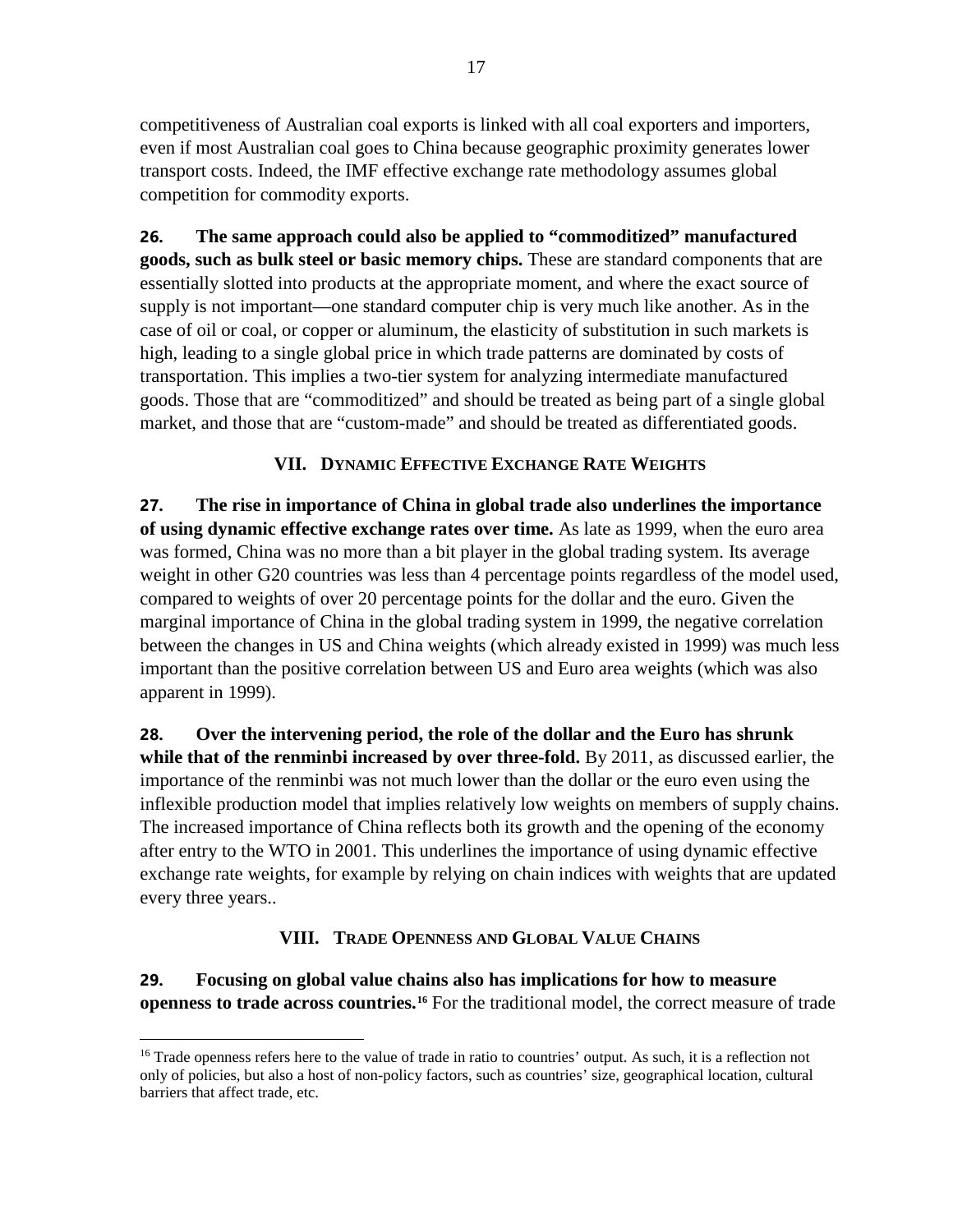openness is gross trade as a ratio to gross output, since all exports and imports are treated as final goods and hence are equally important. For the models that incorporate global value chains, on the other hand, trade openness should be measured using only exports and imports of value added, in ratio to GDP. Using this assumption implies that countries that include a high proportion of imported components in their exports will appear relatively less open than countries whose exports contain fewer imported goods. Indeed, the dangers of using gross trade have long been recognized, which is why in some extreme cases—such as Hong Kong SAR—an adjustment is normally made for reexports. However, such changes are seldom made on a consistent basis across all countries.

#### **30. Figure 6 shows the implications of switching from gross trade to value added**

**trade on the relative openness of G20 countries.** As expected, switching to value added trade lowers the relative openness to trade for countries that are heavily involved in value chains. Relative openness falls significantly in Korea, China and Mexico, along with smaller falls for most members of the European supply chain. This is offset by rises in relative openness in many commodity-exporting countries not closely associated with global value chains (Argentina, Australia, Brazil, Indonesia, and Russia) as well as Japan (which has little processing trade) and the United States (which has high consumption compared to output).

**31. These calculations of openness are the domestic counterparts of the earlier analysis on changing exchange rate weights associated with global value chains.** With the new metric, the degree of relative openness of countries more heavily involved in supply chains, such as Germany and China, is not as high as under traditional metrics. By contrast, it increases the relative role of trade in the US economy. These changes are the domestic counterpart to the shift in the importance of these countries in other countries' real effective exchange rate weights.

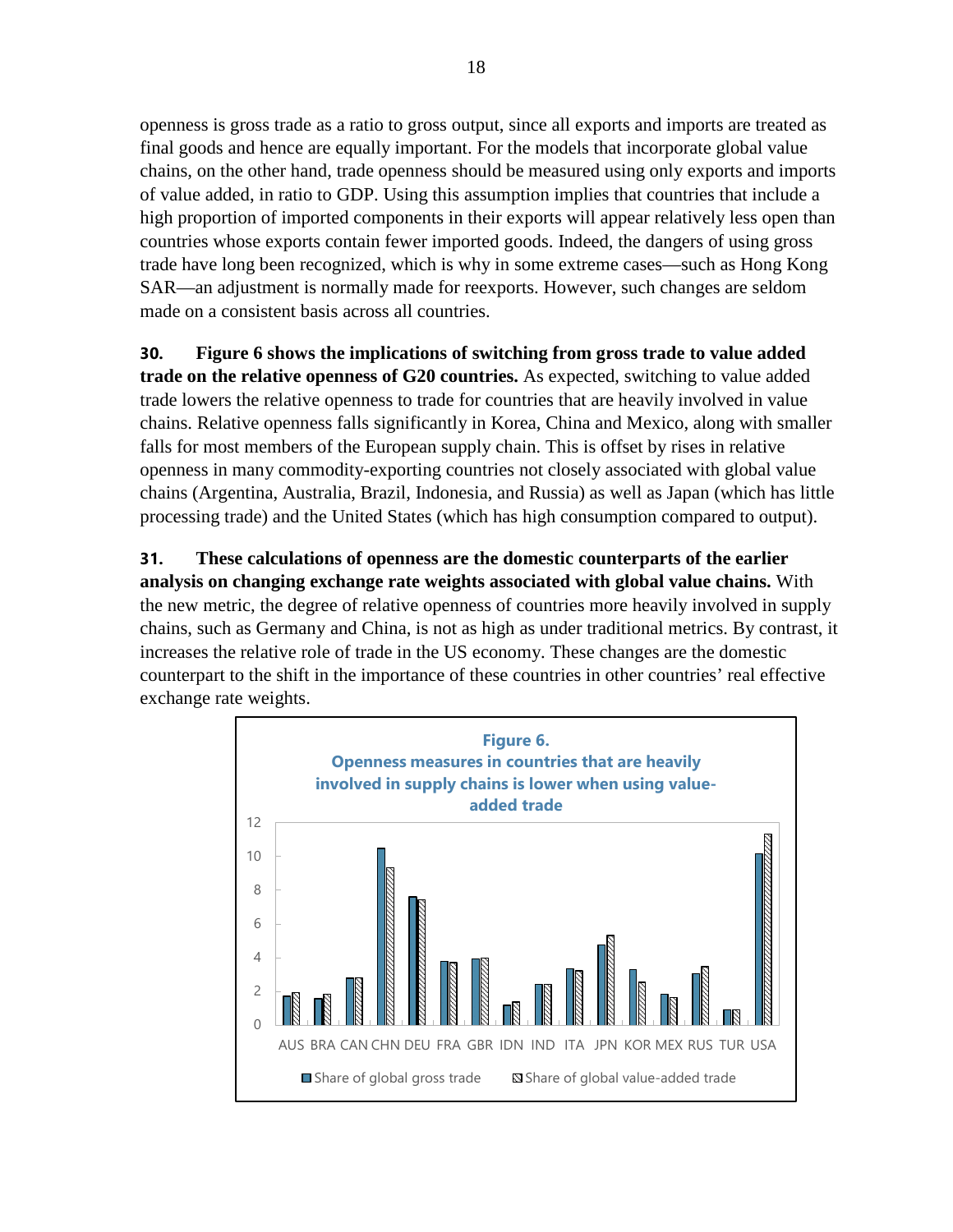**32. The increasing importance of international value chains is a major trend in the trade landscape.[17](#page-18-0)** Unfortunately, the approach commonly used for calculating effective exchange rates has not caught up. All of the major effective exchange rates used by policy makers assume that all trade is in final goods. While this was never an accurate assumption, it is becoming steadily less tenable over time. The key question, however, is whether switching to a better and more accurate approach would make a significant difference to calculated real effective exchange rates. In other words, whether the added theoretical and computational complexity coming from accounting for global value chains is worth the trouble, or if the simpler approach currently being used provides a reasonable approximation to reality.

**33. The answer from this analysis is that accounting for global value chains will likely matter for competitiveness measures going forward.** Even in the case where the global value chains are flexible, current effective exchange rate weights and calculations of openness overstate the role of neighboring countries and underestimate the role of countries that lie further away from a country's regional supply chain. In the more likely case that global value chains are relatively inflexible, then taking account of global value chains creates an even larger switch in effective exchange rate weights away from nearby countries toward countries in other parts of the world.

**34. The changes in weights as a result of accounting for supply chains have been difficult to identify in overall competitiveness measures due to the nature of currency movements.** Reductions in the weight of China in effective exchange rate indexes tend to be accompanied by increases in the weight of the United States. But, in the past, the renminbi has fluctuated relatively little against the dollar, thus making it difficult to pick up this trend in the data as alternative assumptions about real effective exchange rate have produced similar results. By contrast, as the dollar floated against the euro, appreciations in the dollar tended to be accompanied by depreciations in the euro. But since increases in the weight of the dollar tend to be also accompanied by increases in the weight on the euro, these effects also tend to cancel out in effective exchange rate calculations. Over the future, however, as all major currencies move less in tandem, the differences in weights will matter.

**35. This suggests that it is important to soon get a better handle on the appropriate assumptions.** This will involve examining how the elasticity of substitution for components used in supply chains compares with the elasticity of demand for final products, and what this implies for competitiveness weights. In addition, there are clearly other types of components which are standardized and simply slotted into final goods—such as basic silicon chips. Since these are standard components, the elasticity of substitution is high and

<span id="page-18-0"></span><sup>&</sup>lt;sup>17</sup> See, for example, IMF (2016) for a discussion of the role of global supply chains in explaining the rate of growth of trade over time.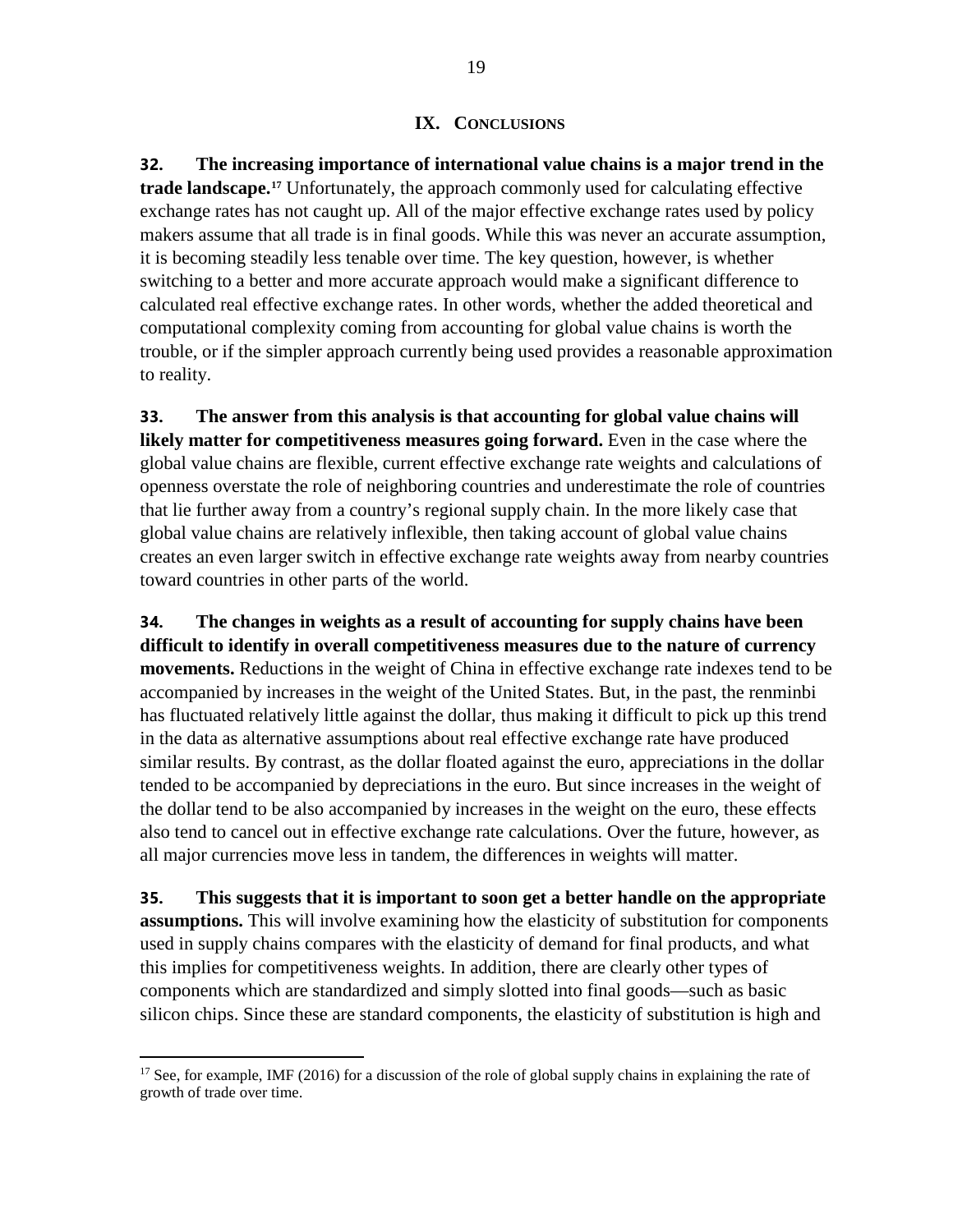the price is set by global supply and demand, very much like traditional commodities such as coal or copper. This suggests that the adjustments already made, at least in the IMF real effective exchange rate calculations, for highly traded commodities that assumes that they compete with all producers and consumers of that good, needs to be extended to certain types of industrial goods.

# **36. The changing nature of the global economy is also putting a premium on**

**updating effective exchange rate weights.** In addition to changes in value chains, rapid increases in the importance of emerging markets in global trade underlines the importance of regularly refreshing effective exchange rate weights. Effective exchange rate indexes should become as dynamic as the global economy.

# **37. This implies a three-fold agenda for future work on real effective exchange rates.**

First, determining the relative substitutability of differentiated intermediate goods in production versus final demand at different horizons, also contemplating the possibility that different supply-chain assumptions may be more relevant at different time horizons; next, examining how to split "commoditized" goods from highly differentiated goods; and, finally, providing regular updates of weights. The seemingly staid world of effective exchange rate weight calculations may be about to become a lot more interesting.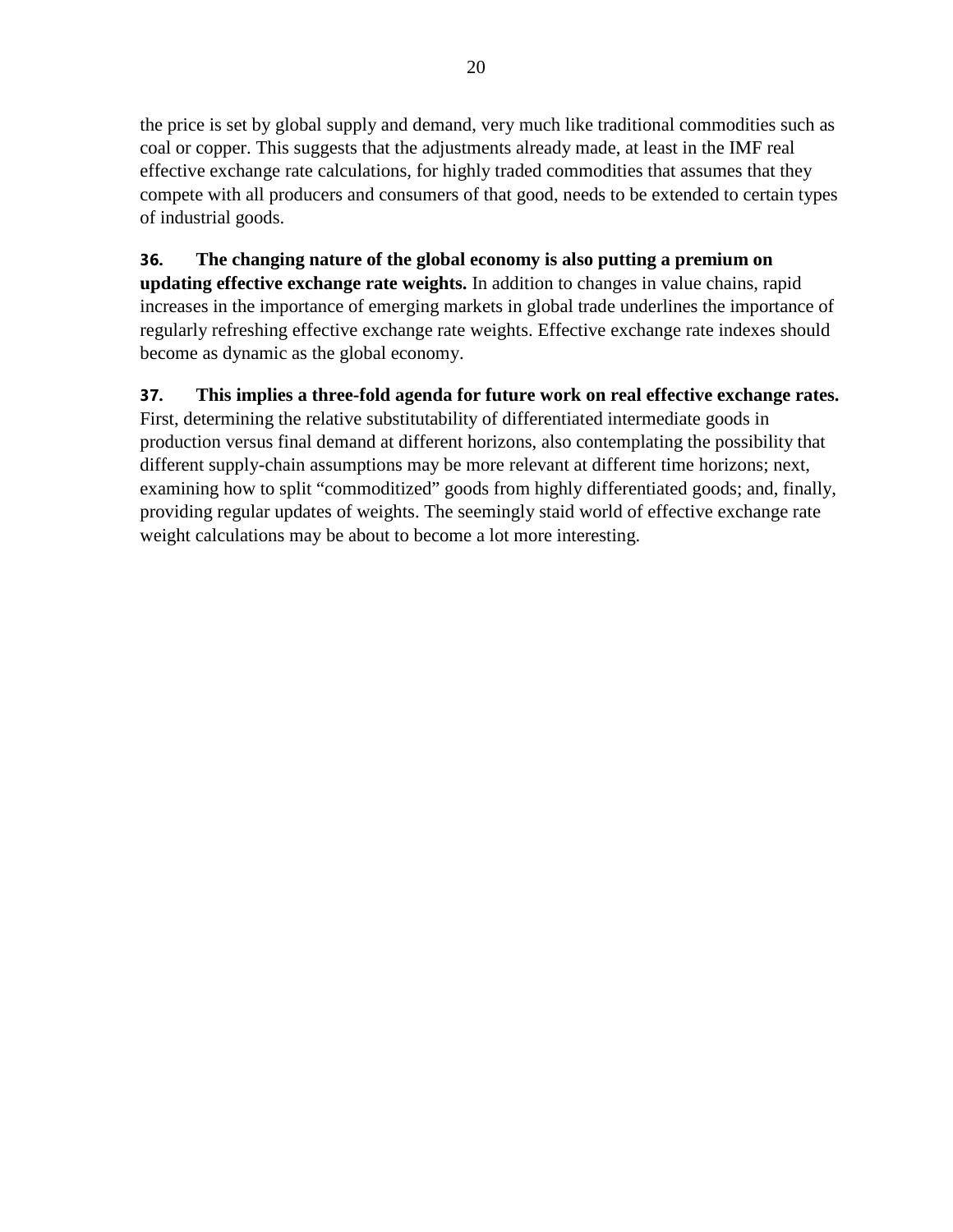#### **ANNEX 1. THE THEORY OF REAL EFFECTIVE EXCHANGE RATES**

**38. Modern theories of real effective exchange rates all rely on constant elasticity of substitution (CES)** functions**.** Consider the basic CES demand for goods used by the traditional REER model based on the work by Armington:

$$
U_t = \left(\sum_{i=1}^n \left(\frac{\omega_{it}}{\omega_t}\right)^{1/\rho} C_{it}^{(\rho-1)/\rho}\right)^{\rho/(\rho-1)}
$$

where U<sub>t</sub> is utility,  $\omega_{it}$  are weights that sum to  $\omega_{t}$ , C<sub>it</sub> is consumption, and  $\rho$  is the elasticity of substitution. This functional form is attractive for effective exchange rate calculations because it allows goods to be aggregated into an "ideal" single composite good, so that the final demand for any good can be expressed as a function of the relative price of that good versus the (composite) price of the composite good. Hence:

$$
C_{it} = A_{it} C_t \left(\frac{P_{it}}{P_t}\right)^{\rho}
$$

where  $C_{it}$  is the consumption of the final good,  $A_{it}$  is an (approximate) constant,  $C_t$  is the composite good, and  $P_{it}/P_t$  is the relative prices of the final good compared to the price of the composite good.

**39. The ability to aggregate across goods allows CES functions to be nested.** This means that the model can look at the consequences of imports and exports of intermediate goods used in production as well as the final goods assumed by Armington. For example, in the model of Bems and Johnson (2017) there are three nested CES functions. Conceptually, firms first put together intermediate goods, which they next combine with domestic value added (labor, capital, and land) to create goods. These firms then either send their good on to be used in further production or to be consumed as final goods. This leads to a system in which the demand for a good depends on three elasticities of substitution, that across intermediate goods (σ), that between intermediate goods and domestic value added (γ), and that between final consumption goods  $(\rho)$ . It is the interaction between these three elasticities than determine the real effective exchange rate weights of goods across countries.

**40. In practice, it turns out the that the elasticity of substitution between the aggregate intermediate good and domestic value added (γ) plays a relatively minor role in the calculations.** Consequently, when calculating alternative effective exchange rate weights, Bems and Johnson always set it equal to the elasticity of substitution across intermediate goods (σ). To illustrate the impact of different assumptions about the elasticities on production of intermediate goods and on final demand, Bems and Johnson report the effective exchange rate weights implied by three sets of assumptions on the elasticities of substitution, with the parameters designed to create similar sensitivities of aggregate trade to changes in exchange rates. The first calculation assumes that the elasticities of substitution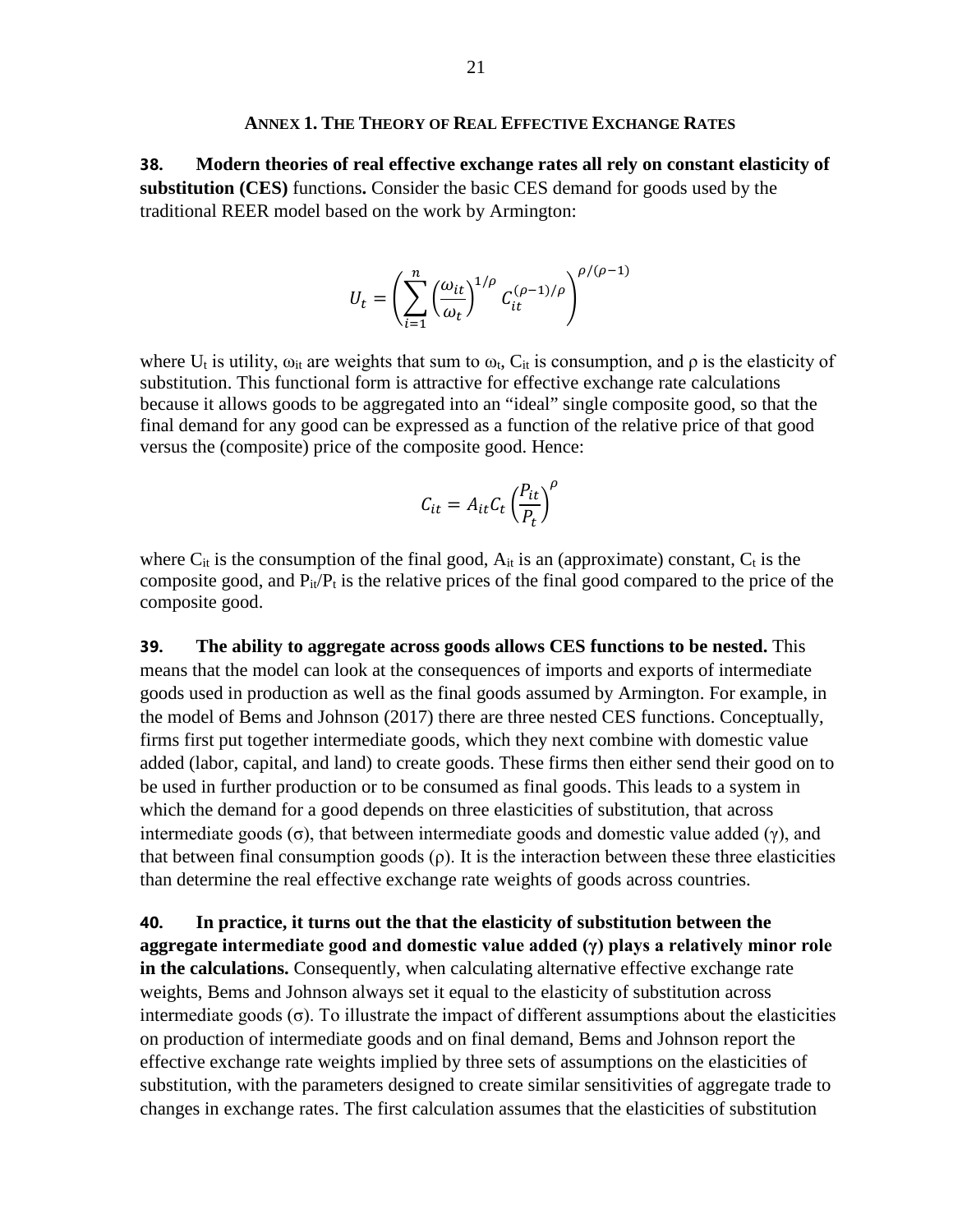for demand and production are all set to unity ( $\sigma = \gamma = \rho = 1$ ), a set of assumptions we here denote as 'flexible supply chains'.[18](#page-21-0) The next calculation assumes that there is no possibility to substitute within the production process, while the elasticity of substitution for final goods is three ( $\sigma = \gamma = 0$ ;  $\rho = 3$ ) – the case of 'inflexible supply chains'.<sup>[19](#page-21-1)</sup>

**41. The flexible-supply-chains assumption—in which elasticities in production and demand are the same—produces a model with similar properties to the traditional model, but where the weights "see through" the value chain to goods' ultimate destination.** So, to take the example of Korean flat screens discussed earlier, while in the traditional model the assumption would be that the flat screens were consumed in China because it assumes all goods are final goods, in this version of the model the flat screens are treated as if they were directly exported from Korea to the United States (see Table A1 for a summary of the different cases). The fact that the flat screens are incorporated into Chinese computers along the way makes no difference. This is often termed "trade in tasks", on the logic that a good is an amalgam of components ("tasks") and that in this version of the model all that matters is the initial origin of the components which are incorporated in the final goods. Because the flat Korean screens are treated as a direct export from Korea to the United States, all that matters for the demand for flat screens is the dollar-won exchange rate. Any changes in the renminbi against either the won or the dollar are irrelevant and have no impact on the demand for Korean flat screens.

**42. The second assumption—in which the demand for intermediate goods is completely price insensitive—produces a radically different result.** In this a case, it is the demand for Chinese computers in the US that determines the demand for Korean flat screens since the Leontief production function means that Chinese producers use the same amount of Korean flat screens in each computer regardless of the price. As a result, the demand for Korea flat screens depends mainly on the renminbi-dollar rate and only a little bit on the won-dollar rate. This is because what matters is the price of the entire Chinese computer in the US market. If the renminbi depreciates against the dollar but the won stays unchanged against the dollar then the demand for flat screens rises since Chinese computers are cheaper. In effect, China has a negative weight in the Korean exchange rate since a depreciation of the renminbi increases demand for flat screens. On the other hand, if the won depreciates against the dollar but the renminbi does not, there is only a small increase in demand for flat screens (the depreciation of the won against the dollar lowers the cost of the flat screens in the US market, modestly lowering their price and increasing demand for Chinese computers).

<span id="page-21-0"></span> $18$  An elasticity of one is often assumed as it makes the nominal amount spent on a good invariant to its prices, which simplifies the calculation of weights of different goods in demand and production.

<span id="page-21-1"></span><sup>&</sup>lt;sup>19</sup> For the derivation of the weights that account for intermediates, see Section II in Bems and Johnson (2017). The general REER formula is given by equation (16) (ibid.); the value-added ('flexible supply chains') REER is given in equation (17), whereas the weights in the Leontief ('inflexible supply chains') case are given at the end of p. 57.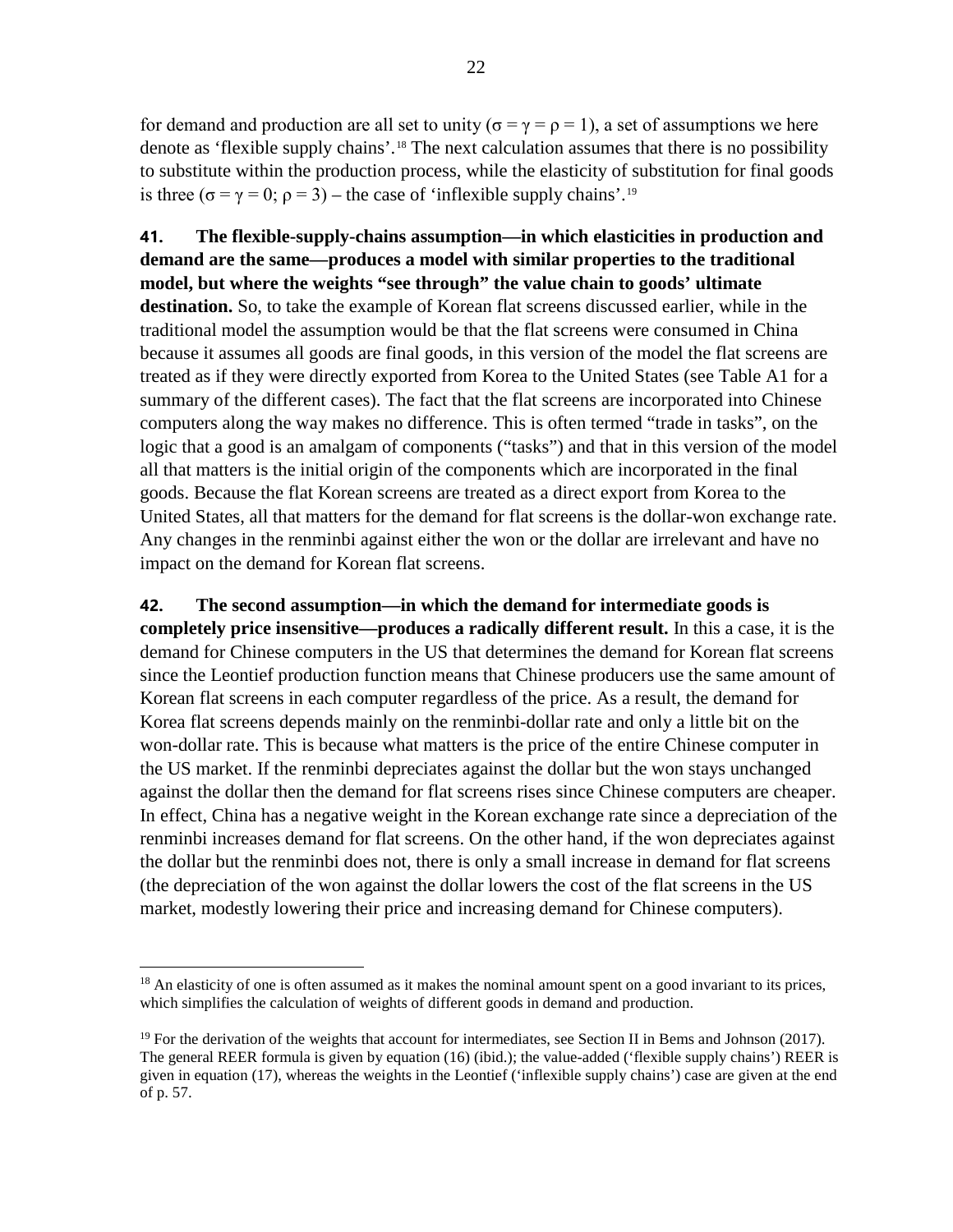|  | Table A1. Different Assumptions Can Lead to Qualitatively Different Results |  |  |  |
|--|-----------------------------------------------------------------------------|--|--|--|
|  | based on illustrative example discussed in the text                         |  |  |  |

| <b>Elasticities</b>      |              | Illustrative flat-screens example |                                                             |                                                |
|--------------------------|--------------|-----------------------------------|-------------------------------------------------------------|------------------------------------------------|
| Effective exchange rate  | Final demand | Production                        | Effect on Korea's<br>competitiveness of RMB<br>depreciation | Explanation                                    |
| Traditional              | >0           | N/A                               | Worsens                                                     | Because only RMB/WON exchange rate matter.     |
| Flexible supply chains   |              |                                   | No change                                                   | Competitiveness is orthogonal to changes in RI |
| Inflexible supply chains | >0           |                                   | Improves                                                    | Because only RMB/USD exchange rate matters     |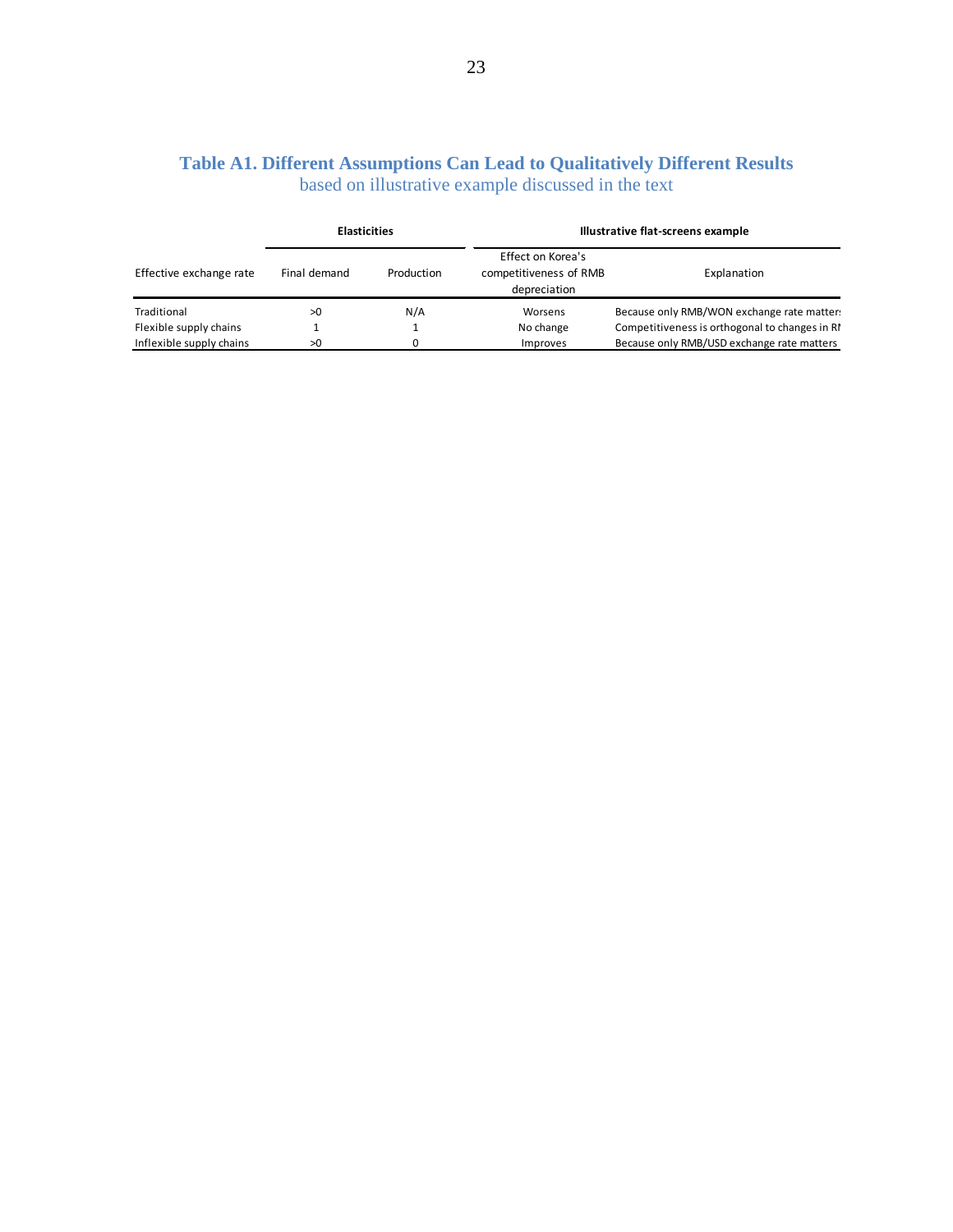#### **ANNEX 2. ESTIMATED EXCHANGE RATE ELASTICITIES USING DIFFERENT REAL EFFECTIVE EXCHANGE RATES MODEL**

**43. This section shows estimation results for import and export models by country using a simple log-linear specification.** For each country REER-trade pair, we check if the residual of the regression in levels is stationary. If so, the model is estimated in levels; otherwise it is estimated in first differences.[20](#page-23-0) Most countries in our sample show cointegration in the flexible-supply-chains (inflexible-supply-chains) real effective exchange rate-real imports relation, and in the equivalent export relation. Most of the data span 1970 to 2011. The equation for imports includes real domestic demand (interacted with a GFC dummy), a non-fuel price index, an oil price index, and a time trend. The controls in the exports equation are: real foreign demand (also interacted with a GFC dummy), real unit labor costs, a non-fuel price index, an oil price index, and a time trend. See IMF (2015) for variable definitions. Results reported here correspond to G20 economies with at least 25 years of data. The findings are qualitatively identical for non-G20 countries that meet this minimum data requirement; these additional results are available upon request.

**44. By and large, import elasticities to different REER measures appear statistically indistinguishable.** Figure 6 reports two sets of comparisons between import elasticity estimates. The first set of comparisons contrast the elasticity of imports estimated using the flexible-supply-chains real effective exchange rate and the traditional real effective exchange rate. The estimates are statistically indistinguishable from one another. The comparison between traditional REER elasticities and inflexible-supply-chain REER elasticities yields the same results.

**45. Export elasticities also appear insensitive to the REER measure used.** Figure 7 shows the comparison of export elasticities using different REER measures. The elasticity of exports to the traditional real effective exchange rate is very similar to the elasticity from the flexible and inflexible supply chains REERs, with any small differences being statistically insignificant.

**46. The findings are robust to alternative specifications.** Wherever cointegration was found, the figure reports long-run elasticities. In those cases, we also compared short-run elasticities in an error-correction model, and they also look statistically indistinguishable from one another as the REER measure is changed. To account for the possibility that trade variables exhibit a stochastic trend but the real exchange rate measures do not, we have also estimated the model with trade variables in first differences and the real exchange rate in levels. The results are robust to this alternative specification. As another robustness check, we also estimated the responses of import and export prices to REER changes for the

<span id="page-23-0"></span><sup>&</sup>lt;sup>20</sup> We are very grateful to Weicheng Lian for sharing the data and codes used in IMF (2015). Note that while IMF (2015) estimates four set of equations (from REER to import/export prices, and from import/export prices to trade volumes), here we estimate only two (from REER to trade volumes).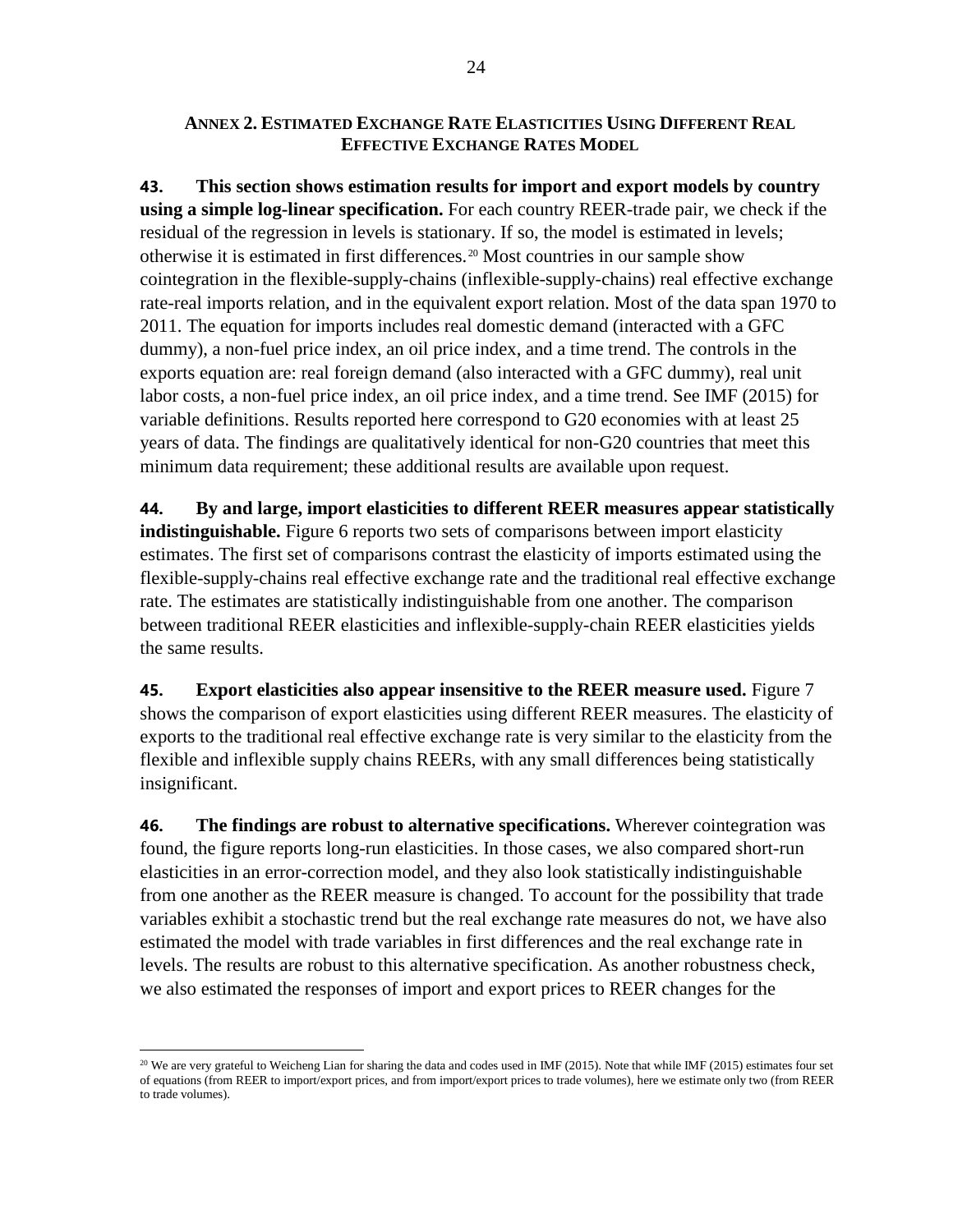different REER measures (as in the first two equations in IMF, 2015). The conclusions reached under this alternative specification are the same as those described above.

**Figure A1. Import and export elasticities are statistically indistinguishable between different REER measures** Import elasticities with different REER measures Traditional (Armington), Flexible Supply Chains (VAREER) and Inflexible Supply Chains (Leontief Production)



**Figure A2.** Export Elasticities with different REER measures





 $\leq$  $\leq$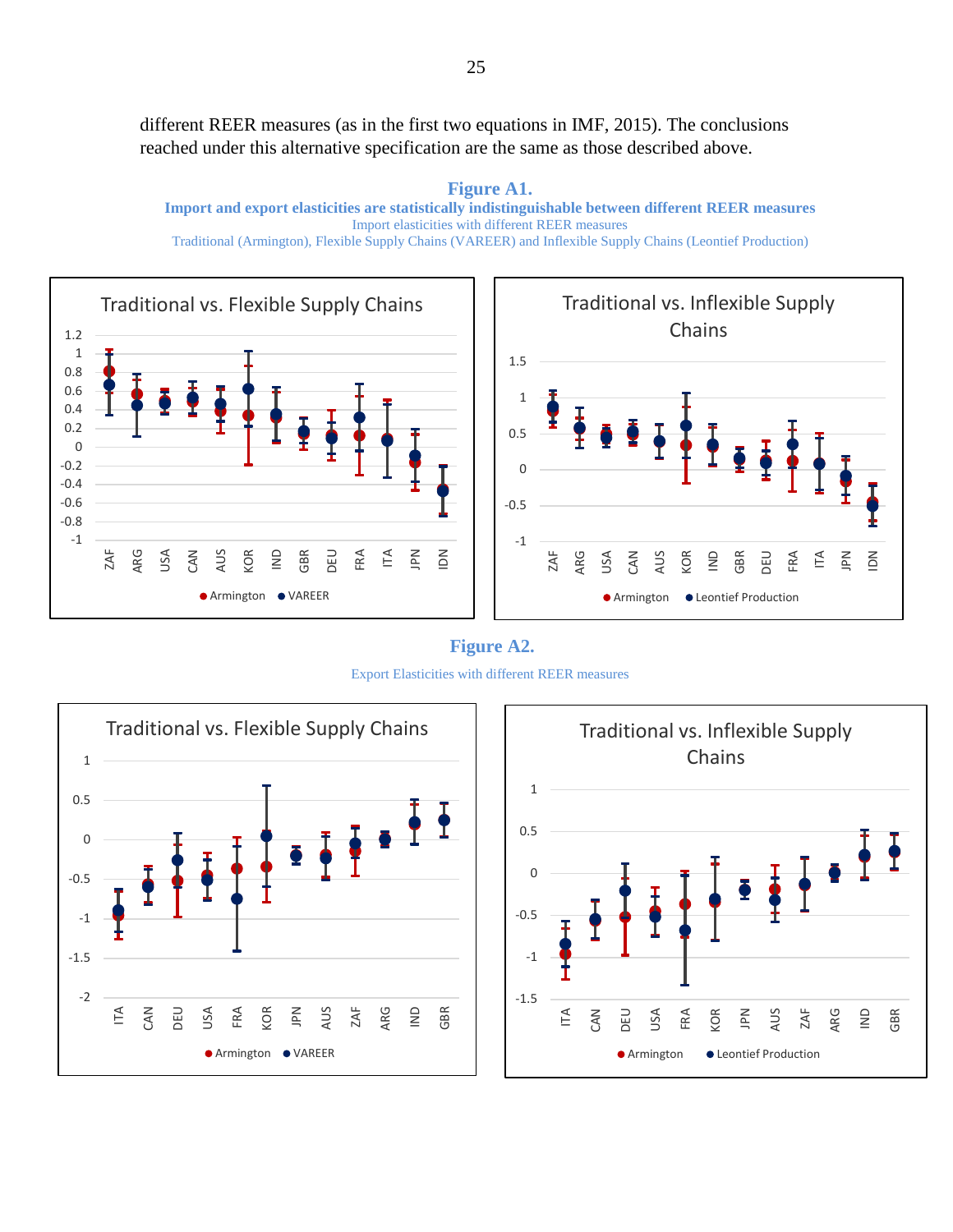#### **REFERENCES**

- Ahmed, Swarnali, Maximiliano Appendino and Michele Ruta (2017) "Global Value Chains and the Exchange Rate Elasticity of Exports" B.E. Journal of Macroeconomics [Advances] 17(1).
- Armington, Paul S. (1969) "A Theory of Demand for Products Distinguished by Place of Production," IMF Staff Ppspers, Vol 16:1 March 1969, pp. 159-178.
- Atalay, E (2017), "How Important Are Sectoral Shocks?" American Economic Journal: Macroeconomics, Vol. 9 (4), October 2017, pp. 254-280.
- Barrot, J.-N. and J. Sauvagnat (2016), "Input Specificity and the Propagation of Idiosyncratic Shocks in Production Networks," Quarterly Journal of Economics (2016), 1543– 1592.
- Bayoumi, Tamim, Jaewoo Lee, and Sharma Jayanthi (2005) "New Rates form New Weights," IMF Working Paper WP/05/99.
- Bayoumi, Tamim, Mika Saito, and Jarkko Turunen (2013) "Measuring Competitiveness: Trade in Goods or Tasks?" IMF Working Paper WP/13/100.
- Bems, Rudolfs and Robert C. Johnson (2017) "Demand for Value Added and Value-Added Exchange Rates," American Economic Journal: Macroeconomics 9(4).
- Boehm, C., A. Flaaen and N. Pandalai-Nayar. Forthcoming. "Input Linkages and the Transmission of Shocks: Firm Level Evidence from the 2011 Tohoku Event," forthcoming at Review of Economics and Statistics.
- Boz, E., G. Gopinath and M. Plagborg-Møller. 2018. "Global Trade and the Dollar," mimeo.
- Broda, C. and D.E. Weinstein. 2006. "Globalization and the Gains from Variety," Quarterly Journal of Economics, May 2006, pp. 541-585.
- Burstein, A., C. Kurz and L. Tesar. 2008. "Trade, production sharing and the international transmission of business cycles," Journal of Monetary Economics, May 2008.
- Cheng, Kevin C., Gee Hee Hong, Dulani Seneviratne, and Rachel van Elkan (2016) "Rethinking the Exchange Rate Impact on Trade in a World with Global Value Chains," *International Economic Journa*l, 30:2, 204-216.

De Soyres, F. (2017), "Value Added and Productivity Linkages Across Countries," mimeo.